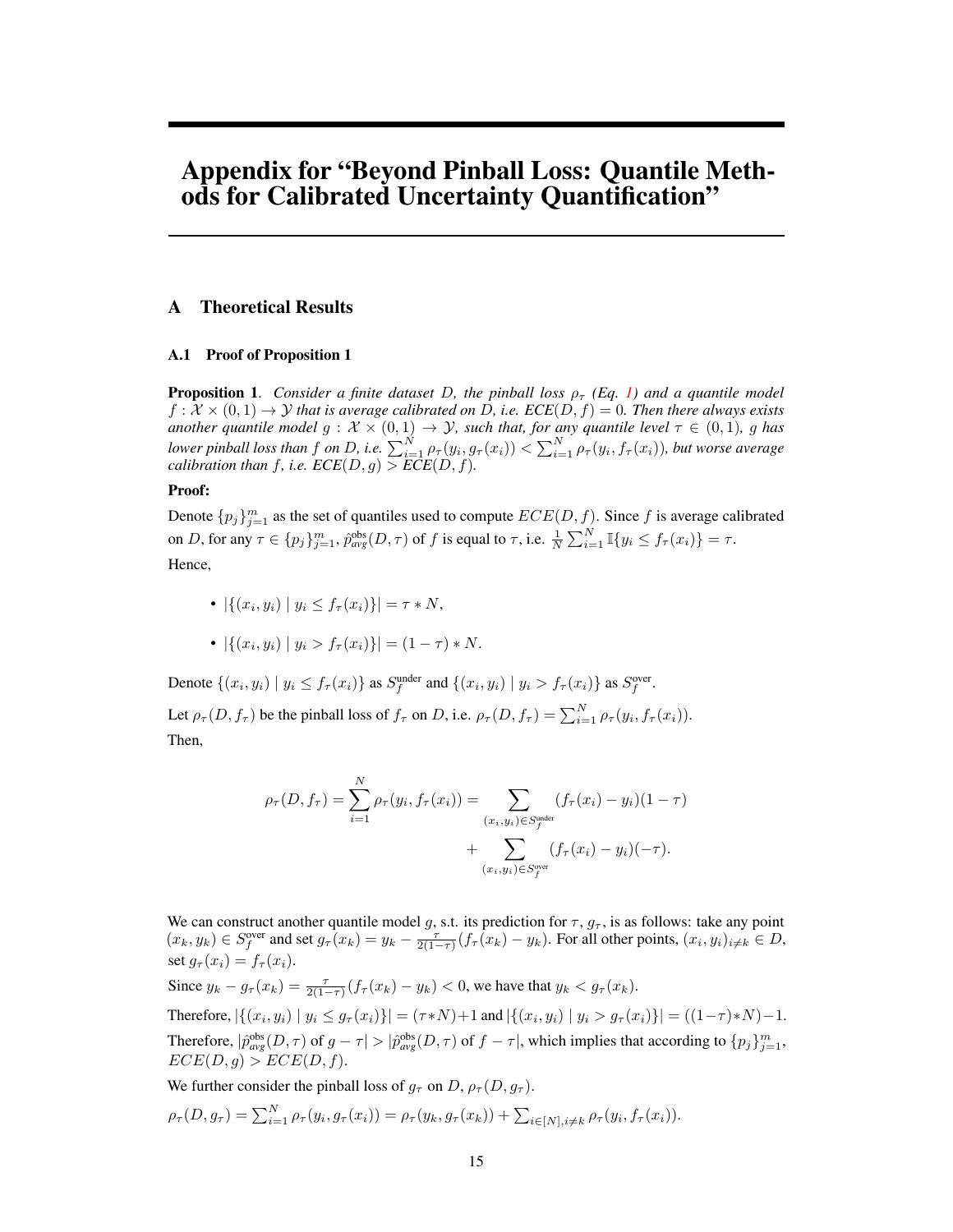Note that the term,  $\rho_{\tau}(y_k, g_{\tau}(x_k))$  satisfies:

$$
\rho_{\tau}(y_k, g_{\tau}(x_k)) = (g_{\tau}(x_k) - y_k)(1 - \tau)
$$
  
= 
$$
\frac{\tau}{2(1 - \tau)} (y_k - f_{\tau}(x_k))(1 - \tau)
$$
  
= 
$$
\frac{\tau}{2} (y_k - f_{\tau}(x_k))
$$
  

$$
< \tau (y_k - f_{\tau}(x_k))
$$
  
= 
$$
(-\tau) (f_{\tau}(x_k) - y_k)
$$
  
= 
$$
\rho_{\tau}(y_k, f_{\tau}(x_k))
$$

Therefore,  $\rho_{\tau}(D, g_{\tau}) < \rho_{\tau}(D, f_{\tau})$ , i.e. the pinball loss of  $g_{\tau}$  on D is less than the pinball loss of  $f_{\tau}$ on D.

Note that for any  $\tau \notin \{p_j\}_{j=1}^m$ , we can follow the same steps to construct  $g_\tau$  s.t.  $|\hat{p}_{avg}^{obs}(D, \tau)|$  of  $g$  –  $\tau$  | >  $|\hat{p}_{avg}^{obs}(D,\tau)$  of  $f - \tau|$ , i.e.  $g_{\tau}$  is more miscalibrated than  $f_{\tau}$ . Therefore, for any quantile level  $\tau \in (0,1),$   $\sum_{i=1}^N \rho_\tau(y_i,g_\tau(x_i)) < \sum_{i=1}^N \rho_\tau(y_i,f_\tau(x_i))$ , but  $\text{ECE}(D,g) > \text{ECE}(D,f)$ .

#### A.2 Proof of Proposition 2

**Proposition 2.** For any quantile level  $p \in (0,1)$ , the true quantile function  $\mathbb{Q}_p$  minimizes the  $c$ alibration objective,  $\mathcal{C}(\hat{\mathbb{Q}}_p, p)$ . Further, on a finite dataset  $D$ , the empirical calibration objective,  $\mathcal{C}(D,\hat{\mathbb{Q}}_p,p)$ , is minimized by an average calibrated solution on D, i.e. when  $\hat{p}_{avg}^{obs}(D,p)=p$ .

#### Proof:

Recall the calibration objective for a quantile level  $p \in (0, 1)$ ,

$$
C(\hat{\mathbb{Q}}_p, p) = \mathbb{I}\{\hat{p}_p < p\} * \mathbb{E}[Y - \hat{\mathbb{Q}}_p | Y > \hat{\mathbb{Q}}_p] * P(Y > \hat{\mathbb{Q}}_p) + \mathbb{I}\{\hat{p}_p > p\} * \mathbb{E}[\hat{\mathbb{Q}}_p - Y | \hat{\mathbb{Q}}_p > Y] * P(\hat{\mathbb{Q}}_p > Y), \text{where } \hat{p}_p = P(Y \le \hat{\mathbb{Q}}_p).
$$

For the true quantile function  $\mathbb{Q}_p$ ,  $P(Y \leq \mathbb{Q}_p) = p$ , thus achieves the minimum value of 0 for  $\mathcal{C}(\hat{\mathbb{Q}}_p, p)$ , as the two non-negative terms of  $\mathcal{C}(\hat{\mathbb{Q}}_p, p)$  are 0.

Further, recall the empirical calibration objective,

$$
\mathcal{C}(D,\hat{\mathbb{Q}},p) = \mathbb{I}\{\hat{p}_{avg}^{\text{obs}} < p\} * \frac{1}{N} \sum_{i=1}^{N} \left[ (y_i - \hat{\mathbb{Q}}_p(x_i)) \mathbb{I}\{y_i > \hat{\mathbb{Q}}_p(x_i)\} \right] + \mathbb{I}\{\hat{p}_{avg}^{\text{obs}} > p\} * \frac{1}{N} \sum_{i=1}^{N} \left[ (\hat{\mathbb{Q}}_p(x_i) - y_i) \mathbb{I}\{\hat{\mathbb{Q}}_p(x_i) > y_i\} \right]
$$

An average calibrated solution on the dataset D satisfies  $\hat{p}_{avg}^{obs} = p$ , thus achieves the minimum value of 0 for  $C(D, \hat{Q}, p)$ , as the two non-negative terms of  $C(D, \hat{Q}, p)$  are 0.

 $\Box$ 

#### A.3 Derivation of Gradients of Calibration Objective

Denote the CDF and PDF of the random variable Y as  $\mathbb{F}_Y$  and  $f_Y$ .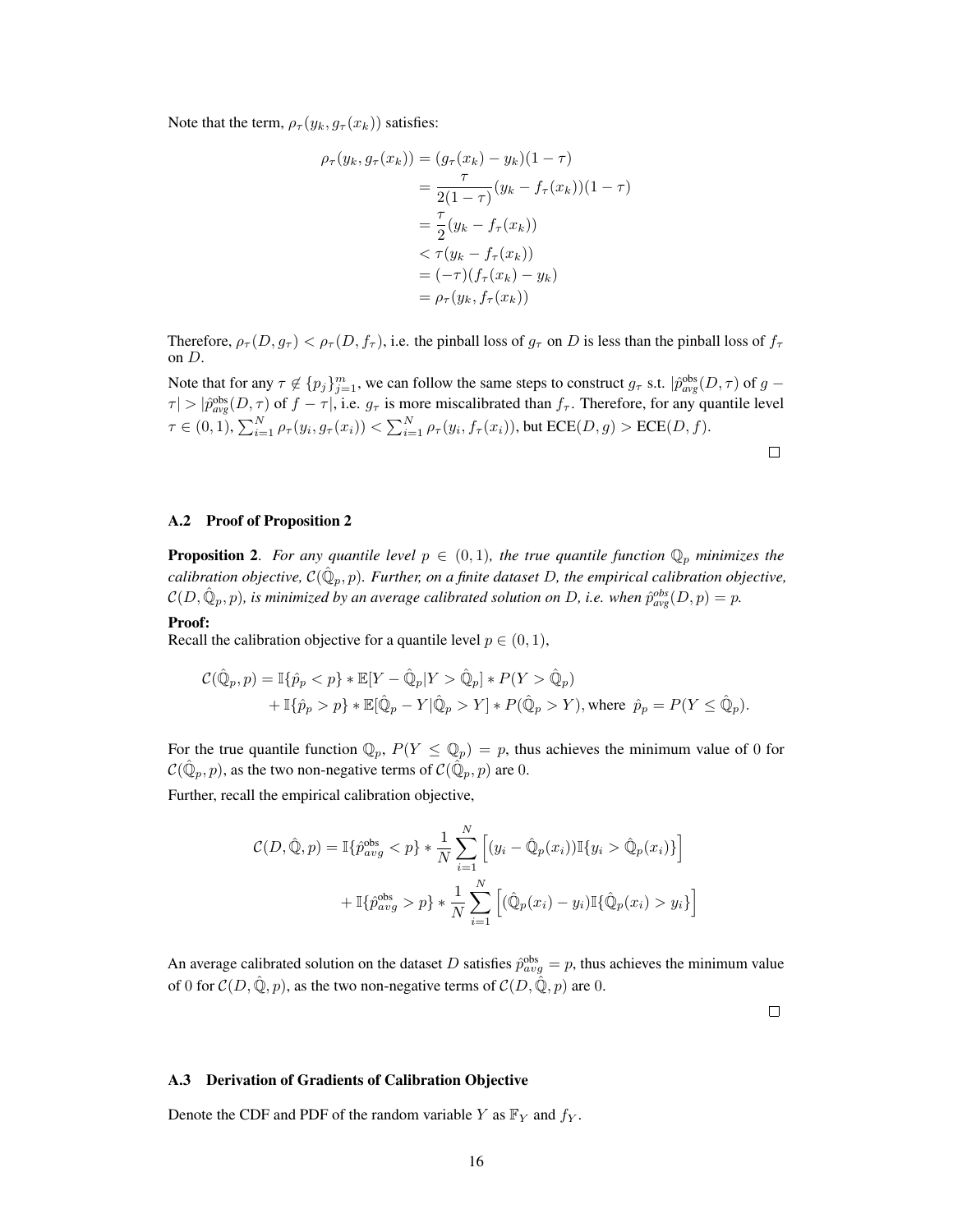• When  $\hat{p}_p = P(Y \le \hat{Q}_p) < p$ :

$$
\mathcal{C}(\hat{\mathbb{Q}}_p, p) = \mathbb{E}[Y - \hat{\mathbb{Q}}_p | Y > \hat{\mathbb{Q}}_p] * P(Y > \hat{\mathbb{Q}}_p)
$$
  
\n
$$
= \left( \mathbb{E}[Y | Y > \hat{\mathbb{Q}}_p] - \hat{\mathbb{Q}}_p \right) * P(Y > \hat{\mathbb{Q}}_p)
$$
  
\n
$$
= \left( \frac{\int_{\hat{\mathbb{Q}}_p} \mathbb{Q}_p f_Y(y) dy}{P(Y > \hat{\mathbb{Q}}_p)} - \hat{\mathbb{Q}}_p \right) * P(Y > \hat{\mathbb{Q}}_p)
$$
  
\n
$$
= \left( \int_{\hat{\mathbb{Q}}_p} \mathbb{Q}_p f_Y(y) dy \right) - \left( \hat{\mathbb{Q}}_p * P(Y > \hat{\mathbb{Q}}_p) \right)
$$
  
\n
$$
= \left( \int_{\hat{\mathbb{Q}}_p} \mathbb{Q}_p f_Y(y) dy \right) - \left( \hat{\mathbb{Q}}_p * (1 - F_Y(\hat{\mathbb{Q}}_p)) \right)
$$

Note that,

$$
\frac{\partial \left( \int_{\widehat{\mathbb{Q}}_p}^{\infty} y f_Y(y) dy \right)}{\partial \widehat{\mathbb{Q}}_p} = -\widehat{\mathbb{Q}}_p * f_Y(\widehat{\mathbb{Q}}_p)
$$

$$
\frac{\partial \left( \widehat{\mathbb{Q}}_p * (1 - F_Y(\widehat{\mathbb{Q}}_p)) \right)}{\partial \widehat{\mathbb{Q}}_p} = (1 - F_Y(\widehat{\mathbb{Q}}_p) + \widehat{\mathbb{Q}}_p * (-f_y(\widehat{\mathbb{Q}}_p))
$$

Therefore,

$$
\frac{\partial \mathcal{C}(\hat{\mathbb{Q}}_p, p)}{\partial \hat{\mathbb{Q}}_p} = \frac{\partial \left( \int_{\hat{\mathbb{Q}}_p}^{\infty} y f_Y(y) dy \right)}{\partial \hat{\mathbb{Q}}_p} - \frac{\partial \left( \hat{\mathbb{Q}}_p * (1 - F_Y(\hat{\mathbb{Q}}_p)) \right)}{\partial \hat{\mathbb{Q}}_p}
$$
  
=  $-\hat{\mathbb{Q}}_p * f_Y(\hat{\mathbb{Q}}_p) - (1 - F_Y(\hat{\mathbb{Q}}_p) + \hat{\mathbb{Q}}_p * f_y(\hat{\mathbb{Q}}_p))$   
=  $-(1 - F_Y(\hat{\mathbb{Q}}_p))$   
=  $-P(Y > \hat{\mathbb{Q}}_p)$ 

• When  $\hat{p}_p = P(Y \le \hat{Q}_p) > p$ :

$$
C(\hat{\mathbb{Q}}_p, p) = \mathbb{E}[\hat{\mathbb{Q}}_p - Y | \hat{\mathbb{Q}}_p > Y] * P(\hat{\mathbb{Q}}_p > Y)
$$
  
\n
$$
= (\hat{\mathbb{Q}}_p - \mathbb{E}[Y | \hat{\mathbb{Q}}_p > Y]) * P(\hat{\mathbb{Q}}_p > Y)
$$
  
\n
$$
= (\hat{\mathbb{Q}}_p - \frac{\int_{-\infty}^{\hat{\mathbb{Q}}_p} y f_Y(y) dy}{P(\hat{\mathbb{Q}}_p > Y)}) * P(\hat{\mathbb{Q}}_p > Y)
$$
  
\n
$$
= (\hat{\mathbb{Q}}_p * P(\hat{\mathbb{Q}}_p > Y)) - (\int_{-\infty}^{\hat{\mathbb{Q}}_p} y f_Y(y) dy)
$$
  
\n
$$
= (\hat{\mathbb{Q}}_p * F_Y(\hat{\mathbb{Q}}_p)) - (\int_{-\infty}^{\hat{\mathbb{Q}}_p} y f_Y(y) dy)
$$

Note that,

$$
\frac{\partial \left( \hat{\mathbb{Q}}_p * F_Y(\hat{\mathbb{Q}}_p) \right)}{\partial \hat{\mathbb{Q}}_p} = F_Y(\hat{\mathbb{Q}}_p) + \hat{\mathbb{Q}}_P * f_Y(\hat{\mathbb{Q}}_p)
$$

$$
\frac{\partial \left( \int_{-\infty}^{\hat{\mathbb{Q}}_p} y f_Y(y) dy \right)}{\partial \hat{\mathbb{Q}}_p} = \hat{\mathbb{Q}}_p * f_Y(\hat{\mathbb{Q}}_p)
$$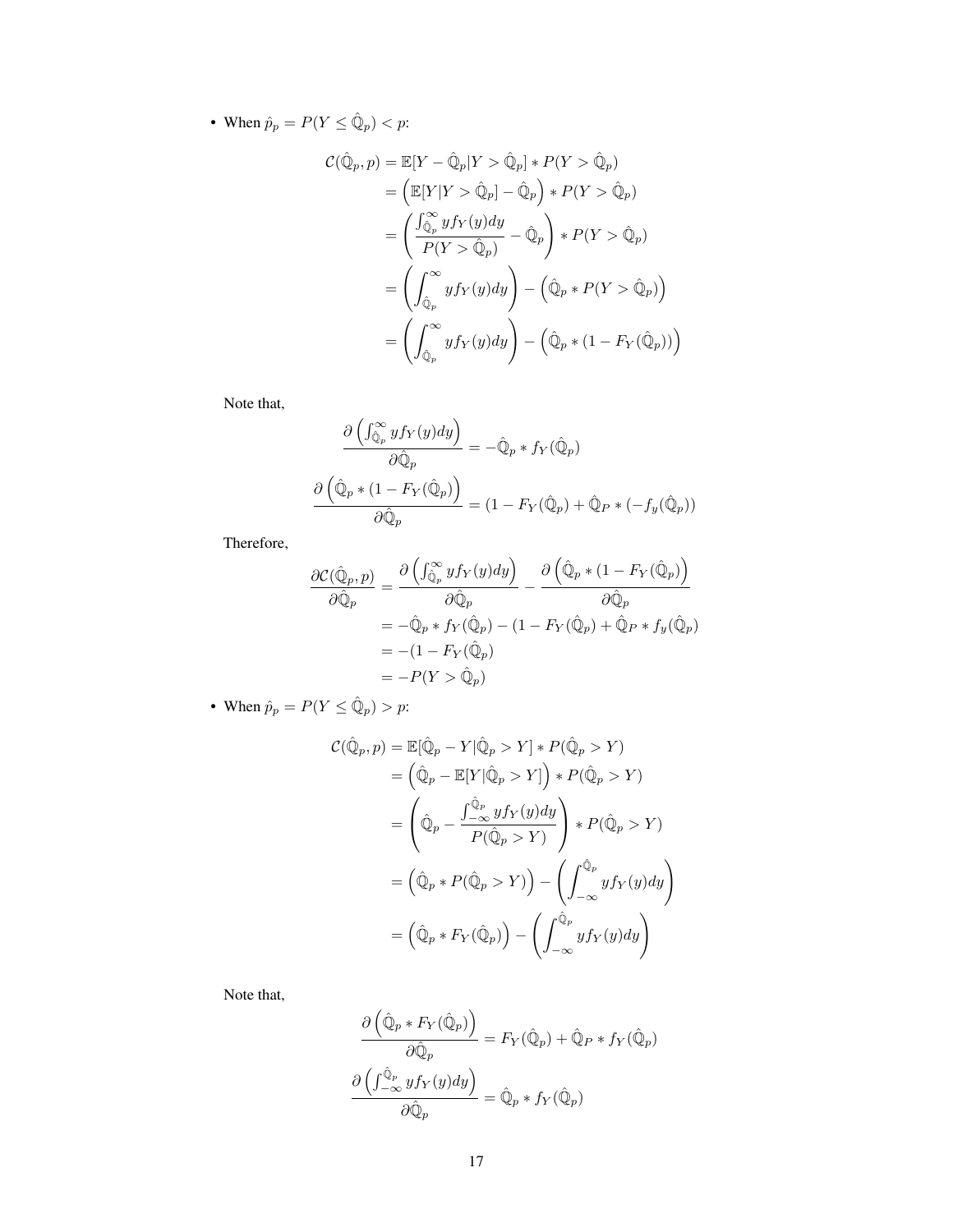Therefore,

$$
\frac{\partial \mathcal{C}(\hat{\mathbb{Q}}_p, p)}{\partial \hat{\mathbb{Q}}_p} = \frac{\partial \left( \hat{\mathbb{Q}}_p * F_Y(\hat{\mathbb{Q}}_p) - \frac{\partial \left( \int_{-\infty}^{\hat{\mathbb{Q}}_p} y f_Y(y) dy \right)}{\partial \hat{\mathbb{Q}}_p} \right)}{\partial \hat{\mathbb{Q}}_p}
$$
\n
$$
= F_Y(\hat{\mathbb{Q}}_p) + \hat{\mathbb{Q}}_P * f_Y(\hat{\mathbb{Q}}_p) - \hat{\mathbb{Q}}_p * f_Y(\hat{\mathbb{Q}}_p)
$$
\n
$$
= F_Y(\hat{\mathbb{Q}}_p)
$$
\n
$$
= P(Y < \hat{\mathbb{Q}}_p).
$$

$$
\Box
$$

# A.4 Optimum of Interval Score

Following notation from Section 3.3, we denote  $\hat{l} = \hat{Q}(x, \frac{\alpha}{2})$  and  $\hat{u} = \hat{Q}(x, 1 - \frac{\alpha}{2})$ , and we omit conditioning on  $x$  for clarity.

Assume  $\hat{l} \leq \hat{u}$ . Then,

$$
\begin{split} &\mathbb{E}\left[S_{\alpha}(\hat{l},\hat{u};y)\right]\\ &=\int_{-\infty}^{\hat{l}}S_{\alpha}(\hat{l},\hat{u};y)d\mathbb{F}(y)+\int_{\hat{l}}^{\hat{u}}S_{\alpha}(\hat{l},\hat{u};y)d\mathbb{F}(y)+\int_{\hat{u}}^{\infty}S_{\alpha}(\hat{l},\hat{u};y)d\mathbb{F}(y)\\ &=(\hat{u}-\hat{l})+\frac{2}{\alpha}\int_{-\infty}^{\hat{l}}(\hat{l}-y)d\mathbb{F}(y)+\frac{2}{\alpha}\int_{\hat{u}}^{\infty}(y-\hat{u})d\mathbb{F}(y)\\ &\frac{\partial\mathbb{E}\left[S_{\alpha}(\hat{l},\hat{u};y)\right]}{\partial\hat{l}}=-1+\frac{2}{\alpha}\int_{-\infty}^{\hat{l}}d\mathbb{F}(y)=-1+\frac{2}{\alpha}\mathbb{F}(\hat{l})\\ &\frac{\partial\mathbb{E}\left[S_{\alpha}(\hat{l},\hat{u};y)\right]}{\partial\hat{u}}=1-\frac{2}{\alpha}\int_{\hat{u}}^{\infty}d\mathbb{F}(y)=1-\frac{2}{\alpha}(1-\mathbb{F}(\hat{u})). \end{split}
$$

Setting  $\frac{\partial \mathbb{E}[S_{\alpha}(\hat{i},\hat{u};y)]}{\partial \hat{i}}$  and  $\frac{\partial \mathbb{E}[S_{\alpha}(\hat{i},\hat{u};y)]}{\partial \hat{u}}$  to zero reveals the interval loss minima at the respective true quantiles,

$$
\begin{aligned} &\mathbb{F}(\hat{l})=\frac{\alpha}{2} \text{ and } \mathbb{F}(\hat{u})=1-\frac{\alpha}{2} \\ &\text{i.e.}~\hat{l}=\mathbb{Q}(\cdot,\frac{\alpha}{2}) \text{ and } \hat{u}=\mathbb{Q}(\cdot,1-\frac{\alpha}{2}) \end{aligned}
$$

 $\Box$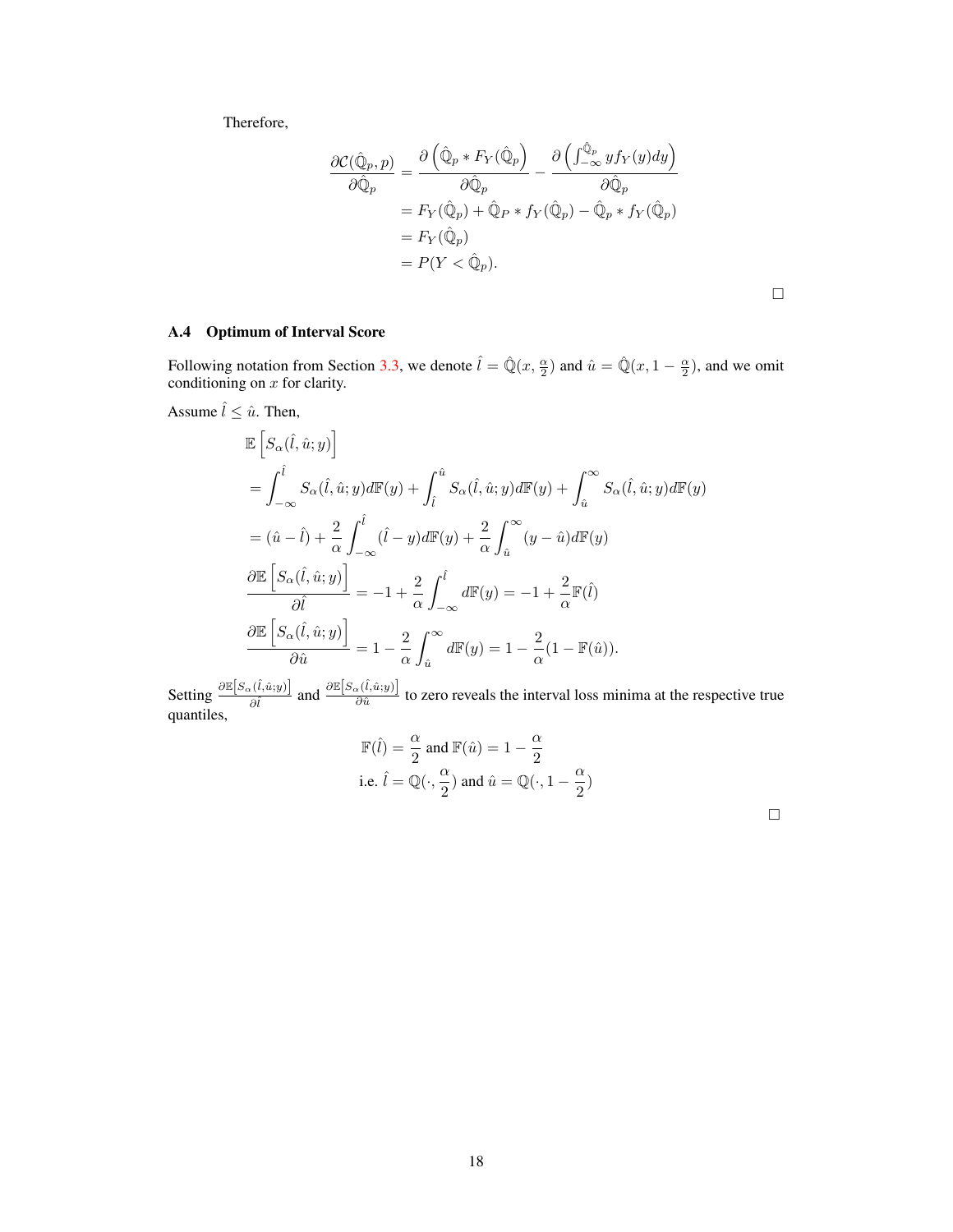# B Model Agnostic Quantile Regression

#### B.1 General Algorithm for Model Agnostic Quantile Regression

As stated in Section 3.1, Algorithm 1 is one implementation of a general model-agnostic quantile regression procedure, in which we take direct estimates of the target density and regress onto these estimates. This general framework is stated in Algorithm [3](#page-4-0)

Algorithm 3 General Algorithm for Model Agnostic Quantile Regression

<span id="page-4-0"></span>1: **Input:** Train data  $\{x_i, y_i\}_{i=1}^N$ 2: Initialize  $D \leftarrow \emptyset$ 3: for  $i = 1$  to  $N$  do 4: Select a set of quantile levels  $\{p_k\}_{k=1}^m$ ,  $p_k \in [0, 1]$ 5:  $\hat{q}_{i,p_k} \leftarrow \text{KDE}$  estimate of  $\mathbb{Q}(\hat{x}_i, p_k), k = 1, \ldots, m$ 6:  $\overrightarrow{D} \leftarrow D \cup \{x_i, p_k, \hat{q}_{i,p_k}\}_{k=1}^m$ 7: end for 8: Use D to fit a regression model  $\hat{\mathbb{Q}}$  $\hat{\mathbb{Q}}:(x_i,p_k)\mapsto \hat{q}_{i,p_k},\ \ k=1,\ldots,m$ 9: **Output:**  $\hat{g}$ ,  $k = 1, \ldots, m$ 

Algorithm 1 implements the KDE step of Algorithm [3](#page-4-0) (Line 5 of Algorithm [3\)](#page-4-0) by using a uniform kernel over  $\chi$  (Line 2 of Algorithm 2) and  $\chi$  (Lines 3,5,6 of Algorithm 2).

It should also be noted that many other conditional KDE methods can be used to construct the dataset D. We refer the reader to Holmes et al. [25], Hyndman et al. [26] for a more thorough treatment of methods in conditional KDE.

Lastly, this algorithm is model agnostic because *any* regression model can be used for  $\hat{g}$  in Algorithm [3,](#page-4-0) and for f and  $\hat{q}$  in Algorithm 1. In our specific implementation of Algorithm 1, we used a neural network for  $\hat{g}$  to fit the quantile dataset D, but we can also use other models, such as a random forest or gradient-boosted trees. In particular, we have replaced  $\hat{g}$  in Algorithm 1 with a gradient-boosted tree model and observed very similar UQ performance on the UCI datasets as reported in Section 4.1 (we omit numerical values because they are very similar and otherwise uninformative).

#### B.2 Algorithm Complexity

Lines 2 and 3 of Algorithm 2 requires calculating the distance between  $x_k$  and all other  $x_i, 1 \le i \le N$ , and ordering these distances to construct the empirical CDF. Let the distance calculation between a pair of points take constant  $C$  time. Ordering the distance requires sorting the  $N$  distances. Hence, Lines 5 and 6 takes  $\mathcal{O}(N \log N)$  time.

If K points are in the set  $E_{k,d_N}$ , Lines 5, 6, 7 of Algorithm 2 are done for each of the K points. We consider the worst case when each set  $E_{k,d_N}$  contains all N points, which costs  $\mathcal{O}(N)$ .

The above two procedures are done for all  $N$  points (Line 4 of Algorithm 1), therefore the for loop from Lines 4 to 7 in Algorithm 1 requires  $\mathcal{O}(N^2 \log N)$  time. This loop takes into account creating the dataset  $D$  for the quantile model. The rest of the algorithm constitutes fitting a regression model with this dataset  $D$ , which we do not analyze here.

We now discuss the space complexity. In Lines 5, 6, 7 of Algorithm 2, we only draw the quantiles at which a discontinuous step occurs in the constructed empirical CDF. For example, if we constructed an empirical CDF with three equally weighted points, we will only draw the quantiles  $[1/3, 2/3, 1]$ . Following this procedure, in the worst case, for each of the N points, we will construct a CDF with all  $N$  points, and hence draw  $N$  quantiles to append to the quantile model dataset  $D$ . If we consider the space complexity of the mean function and the quantile model to be constant, the algorithm requires  $\overline{O}(N^2)$  space in total.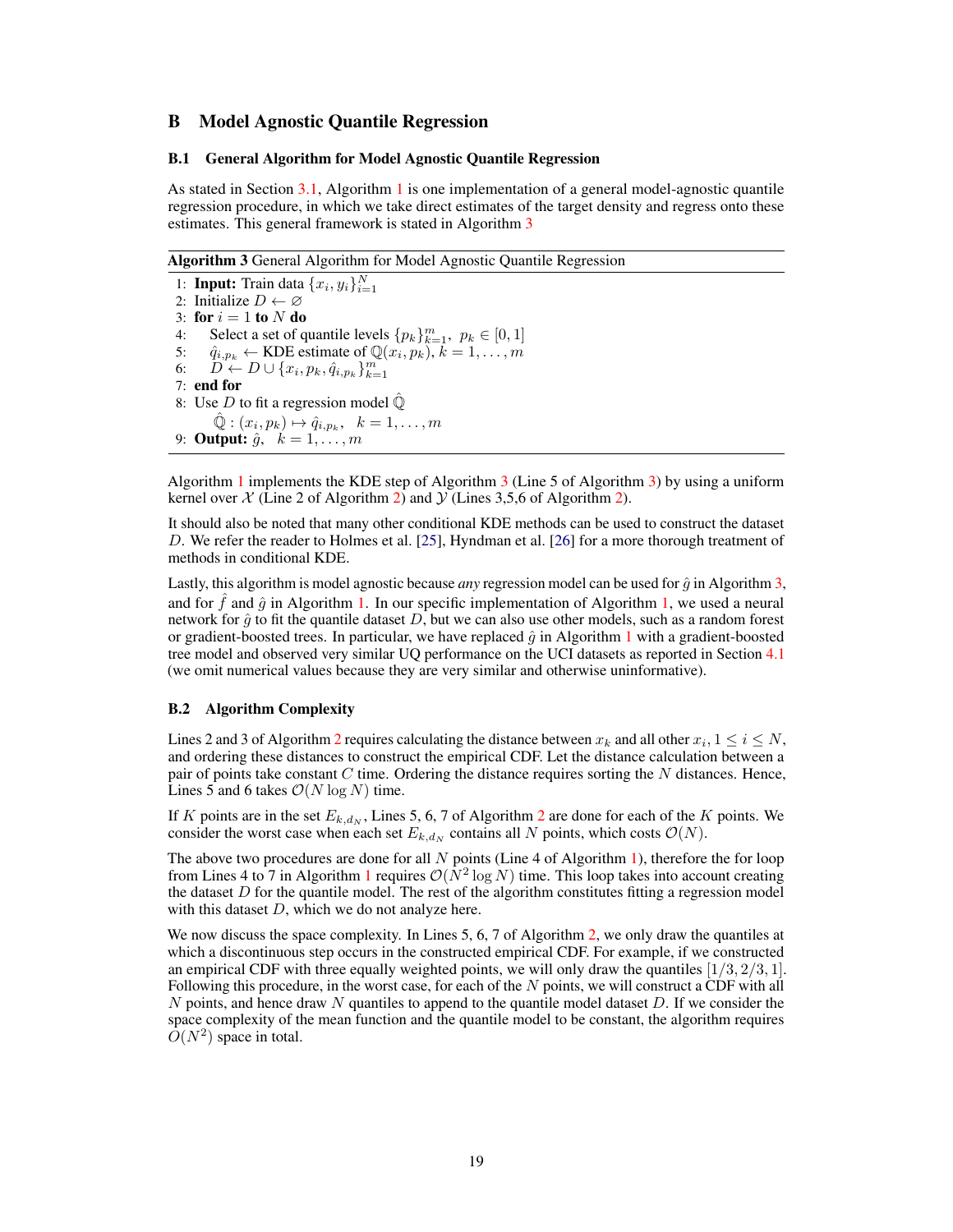# C Details on Datasets and Setup of Main Experiments

#### <span id="page-5-0"></span>C.1 UCI Experiment Details

Here, we provide details on the setup of the UCI experiments presented in Section 4.1.

For each of the 8 UCI datasets, we split  $10\%$  of the data into the test set, and we further split  $20\%$  of the remaining 90% of the data for the validation, resulting in a train/validation/test split of proportions 72%, 18%, 10%. For all tasks and all 8 datasets, the data was preprocessed by centering to zero mean and scaling to unit variance.

We used the same NN architecture across all methods: 2 layers of 64 hidden units with ReLU non-linearities. We used the same learning rate,  $1e^{-3}$ , and the same batch size, 64, for all methods. For all methods, training was stopped early if the validation loss did not decrease for more than 200 epochs, until a maximum of 10000 epochs. If training was stopped early, the final model was backtracked to the model with lowest validation loss.

*IndvCal* (individual calibration) has one hyperparameter,  $\alpha$ , which balances the NLL loss and the individual calibration loss in the loss function. We 5-fold cross-validated  $\alpha$  in [0.0, 1.0] in 20 equi-spaced intervals based on Pareto optimality in test set NLL and adversarial group calibration. If there were multiple  $\alpha$  values that were Pareto optimal, we chose the value that had the best test set adversarial group calibration.

*Cali* (penalized calibration loss) has one hyperparameter, λ, which balances the calibration loss and sharpness penalty in the loss function. We tuned  $\lambda$  according to the same grid as above for  $\alpha$ , based on the criterion of adversarial group calibration. Note that adversarial group calibration will not always favor lower values of  $\lambda$  as  $\lambda = 0$  will only target average calibration, which, in the degenerate case, may converge to the marginal distribution of  $\mathbb{F}_{Y}$ . This state will achieve very poor adversarial group calibration.

Group batching was applied to *Interval* (interval score) and *Cali* according to the implementation detailed in Appendix [C.3.](#page-6-0) During training, we alternated between "group batching epochs" and "regular batching epochs" (where batches are drawn uniformly from the training set), and the frequency of group batching epochs was a hyperparameter we tuned with cross-validation in [1, 2, 3, 5, 10, 30, 100], based on the criterion of adversarial group calibration.

*MAQR* has a two-step training process: we first learn a mean model, then construct a quantile dataset D, then regress onto this dataset with the quantile model. Both the mean model and the quantile model had the same NN architecture as mentioned above. The mean model was trained with the MSE loss according to the same, aforementioned training procedure. For each UCI dataset, we learned one mean model from the first seed, and re-used this mean model for all other seeds. Using this mean model, we then populated the quantile dataset according to the method outlined in Algorithm 1. Algorithm 1 requires one hyperparameter: the distance threshold in  $\mathcal X$  space  $(d_N$  in Line 2 of Algorithm 2). We tuned this hyperparameter by setting the minimum distance required to include k number of points, on average, in constructing an empirical CDF at each training point. We tuned this parameter with cross-validation using the grid  $k \in [10, 20, 30, 40, 50]$ . The quantile model was trained according to the same training procedure but with one difference: the batch size was set to 1024 because the quantile dataset  $D$  could become very large due to many conditional quantile estimates at each training point.

All methods, for all datasets were repeated with 5 seeds: [0, 1, 2, 3, 4].

#### C.2 Fusion Experiment Details

We first describe the fusion dataset from Section 4.1, then the details of the fusion experiment set up.

The fusion dataset was recorded from the DIII-D tokamak in San Diego, CA, USA, and describes the dynamics of plasma during a nuclear fusion reaction within the tokamak. Consent and access to use this dataset was obtained via collaborations with the Princeton Plasma Physics Lab.

While the dataset in its raw format is a time-series of the state variables and action variables, for the purposes of a supervised learning problem to learn the dynamics of plasma, it has been re-structrued into a *(state, action, next state)* format. Therefore, the modeling task at hand is to learn the mapping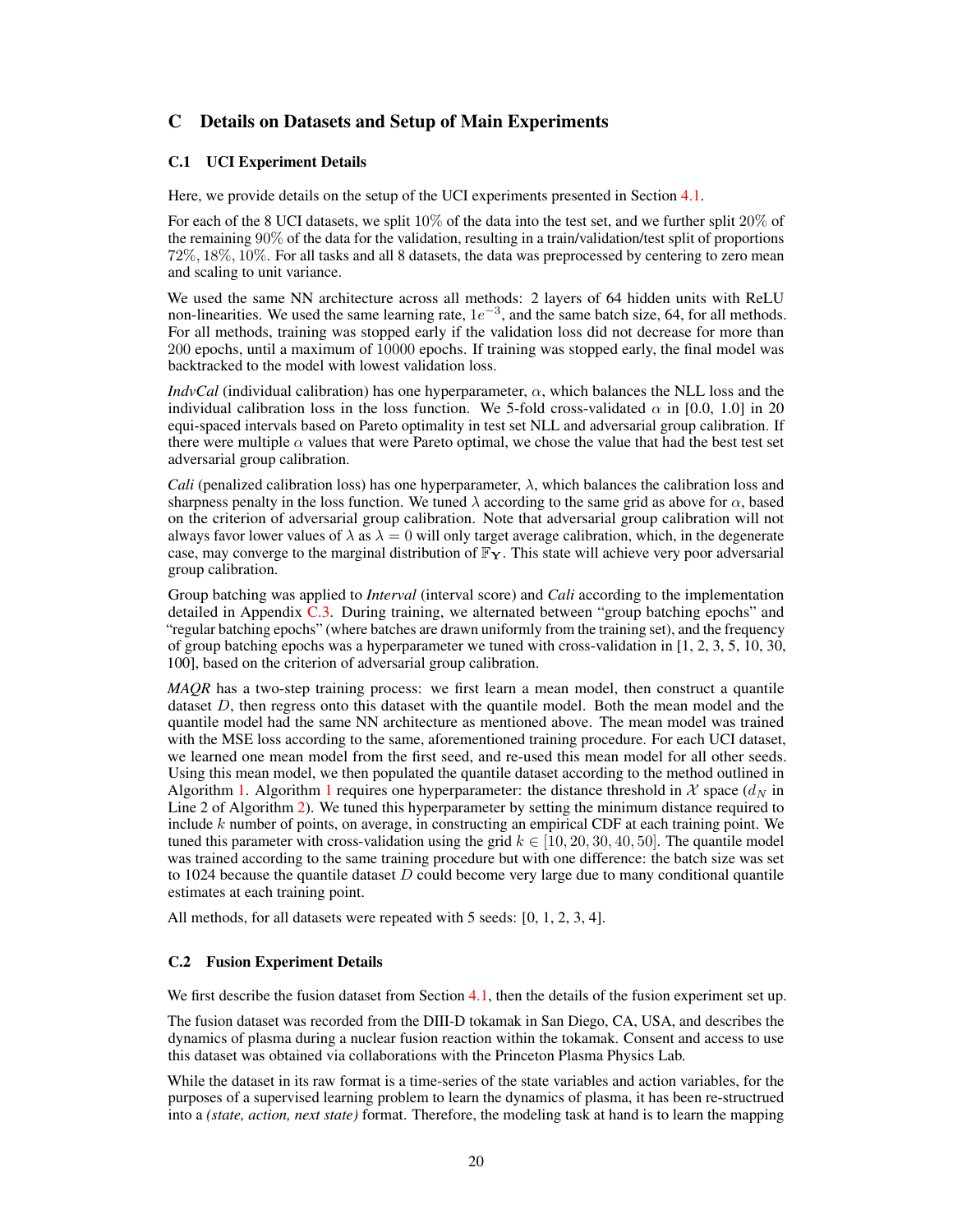<span id="page-6-1"></span>

|                          | <b>State Variables</b>                |
|--------------------------|---------------------------------------|
| aminor                   | <b>Minor Radius</b>                   |
| dssdenest                | <b>Line Averaged Electron Density</b> |
| efsbetan                 | Normalized Beta                       |
| efsli                    | Internal Inductance                   |
| efsvolume                | Plasma Volume                         |
| 1p                       | Plasma Curent                         |
| kappa                    | Elongation                            |
| R <sub>0</sub>           | <b>Major Radius</b>                   |
| tribot                   | <b>Bottom Triangularity</b>           |
| tritop                   | <b>Top Triangularity</b>              |
|                          |                                       |
|                          | <b>Action Variables</b>               |
| 151<br>pinj              | Co-current Beam 1 Power               |
| 15r<br>pinj              | Co-current Beam 2 Power               |
| 211<br>pinj              | Counter-current Beam 1 Power          |
| 21r<br>pinj              | Counter-current Beam 2 Power          |
| 301<br>pinj              | Co-current Beam 3 Power               |
| 30r<br>pinj              | Co-current Beam 4 Power               |
| 331<br>$\overline{pinj}$ | Co-current Beam 5 Power               |
| $\overline{33}r$<br>pinj | Co-current Beam 6 Power               |

Figure 5: State and Action Variables for Fusion Dataset. 10 variables describe the current state of plasma, and the action space is 8 dimensional.

*(state, action)* to *(next state)*, and the UQ task is then to learn the distribution over the next state given the current state and action.

There are 10 plasma state variables that we use both as the input state variables and the target variables. For the action variables, we use the power level of 8 neutral beams, which are a primary means of controlling plasma in a tokamak. These variables are described in Figure [5.](#page-6-1)

As input to the dynamics model, we model the current state as a 200 millisecond (ms) history window of the 10 state variables and 8 action variables, and we model the current action as a 200ms window into the future of the 8 action variables. The target variables are modeled as the change (or delta) of the state variables 200ms in the future. The state and action features are engineered according to the method used by Fu et al. [16]. Each 200ms window is taken as one "frame", the 200ms window is further divided into 2 "frames" of equal length (100ms each), as well as thirds. Then we calculate the mean, variance, and slope of each state and action variable for each of these frames, and collect these statistics as the features. Hence, each 200ms window for 1 variable is summarized into 18 features (3 statistics per frame, and 6 frames per 200ms window). Since there are 10 state variables and 8 action variables, and since the state window is 200ms long and the action window is 200ms long, the input is a 468 dimensional array (10 state variables + 8 previous action variables + 8 current action variables for a total of 26 input variables, and 18 features per variable). Once these features are created, we centered and scaled the inputs and targets to zero mean and unit variance.

There were a total of 100K training data points, and 10K validation and 10K test data points.

The training and hyperparameter tuning procedures were exactly the same as the UCI experiments (detailed above in Appendix  $C<sub>1</sub>$ ), except for two differences: 1) we have increased the NN capacity to 3 hidden layers of 100 hidden units and 2) the batch size was set to 500.

The fusion experiment was likewise repeated 5 times with the seeds [0, 1, 2, 3, 4].

#### <span id="page-6-0"></span>C.3 Group Batching Implementation Details

Group batching, as introduced in Section 3.4, is a general procedure in which deliberate subsets of the training data are constructed and batched from during train time. There is no "correct" method to form these subsets, because the main point is to simply *avoid drawing batches only from* F*X*. One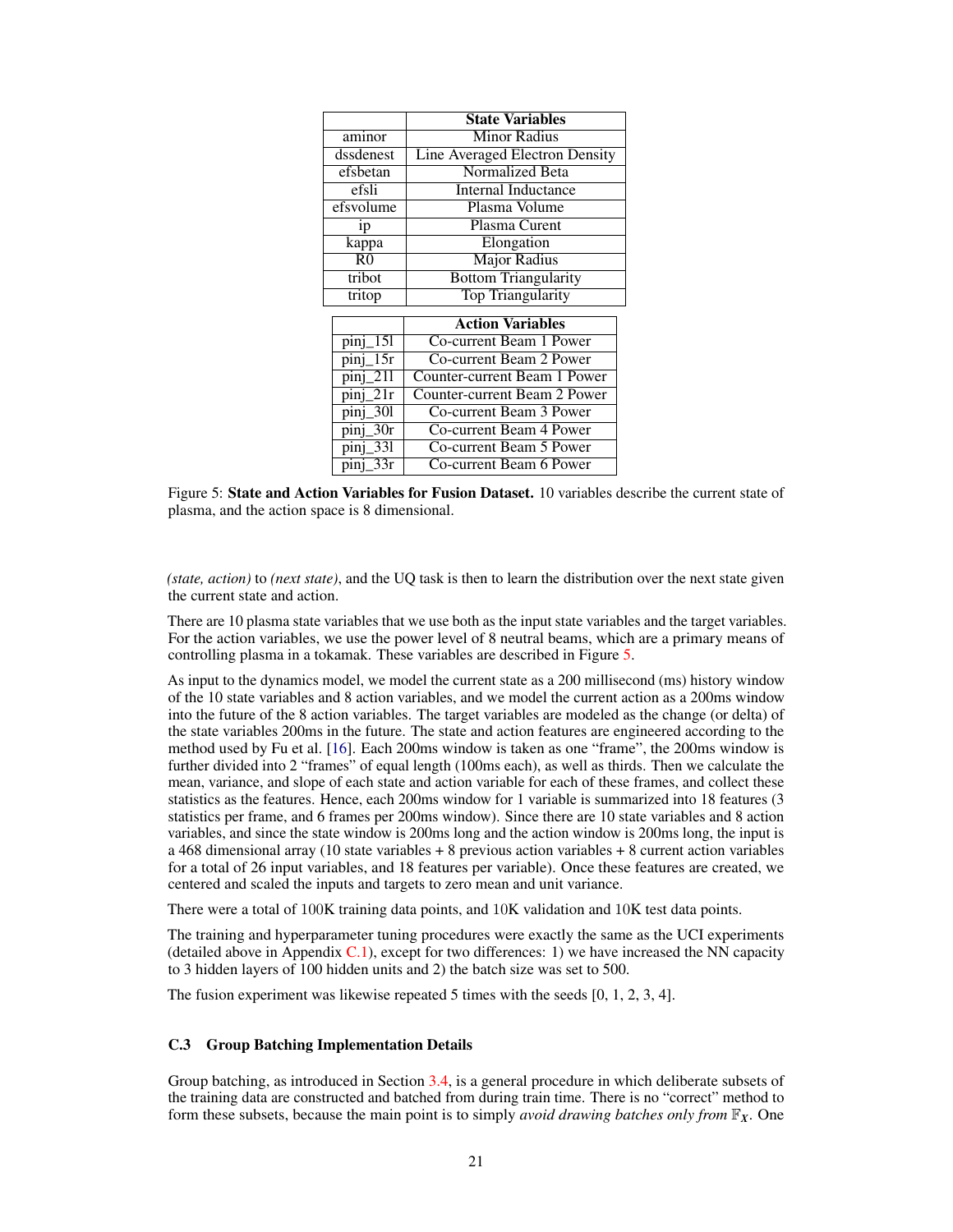could consider thresholding the values of each dimension of the domain and discretizing the subsets according to the thresholds, and also taking unions of these discretizations to form new subsets.

This implementation can be computationally demanding, because for each threshold setting, one has to make sure to choose a subset with sufficiently many points, and iteratively increase or decrease the dimension thresholds if no subset with sufficiently many points can be found. This computational cost increases significantly with dimension.

Our implementation of group batching for all our experiments were as follows: we sort the datapoints according to a single dimension, then take consecutive sets of size equal to the batch size, and use these sets as the batches to take gradient steps over during an epoch. We repeat the above process by cycling through each dimension for sorting. While this process is very simple and inexpensive and only considers a single dimension in constructing the subsets, this group batching scheme has shown to be very effective in our experiments.

#### C.4 Calculation of Evaluation Metrics

To measure the calibration metrics (average, adversarial group, centered interval), we discretized the expected probabilities from 0.01 to 0.99 in 0.01 increments (i.e. 0.01, 0.02, . . . , 0.97, 0.98, 0.99) and calculated ECE according to this finite discretization.

To measure centered interval calibration, for each expected probability p, we predict centered  $100\times p\%$ PIs, and calculate  $\hat{p}_{avg}^{obs}$  as the proportion of test points falling within the PI, i.e.  $\hat{p}_{avg}^{obs}(p)$  here would be calculated as

$$
\hat{p}_{avg}^{obs}(p) \text{ for centered intervals } = \frac{1}{N} \sum_{i=1}^{N} \mathbb{I}\{\hat{\mathbb{Q}}_{(0.5-p/2)}(x_i) \leq y_i \leq \hat{\mathbb{Q}}_{(0.5+p/2)}(x_i)\}.
$$

The procedure in which we measure adversarial group calibration is the following. For a given test set, we scale group size between 1% and 100% of the full test set size, in 10 equi-spaced intervals, and for each group size, we draw 20 random groups from the test set and record the worst calibration incurred across these 20 random groups. This is also the method used by Zhao et al. [65] to measure adversarial group calibration.

Sharpness was measured as the mean width of the 95% centered PI (i.e. between  $p = 0.025$  and 0.975).

The proper scoring rules (check score, interval score) were measured as the average of the score on the test set.

#### C.5 Discussion of Compute and Resources

All experiments were run on a single NVIDIA GeForce GTX 1080Ti GPU, with a Intel(R) Xeon(R) Silver 4110 CPU. The fusion datasets were the largest (100K training) and highest dimensional (468 dimensional) and took the longest to run: training one model to convergence took roughly  $\sim 1$  hour.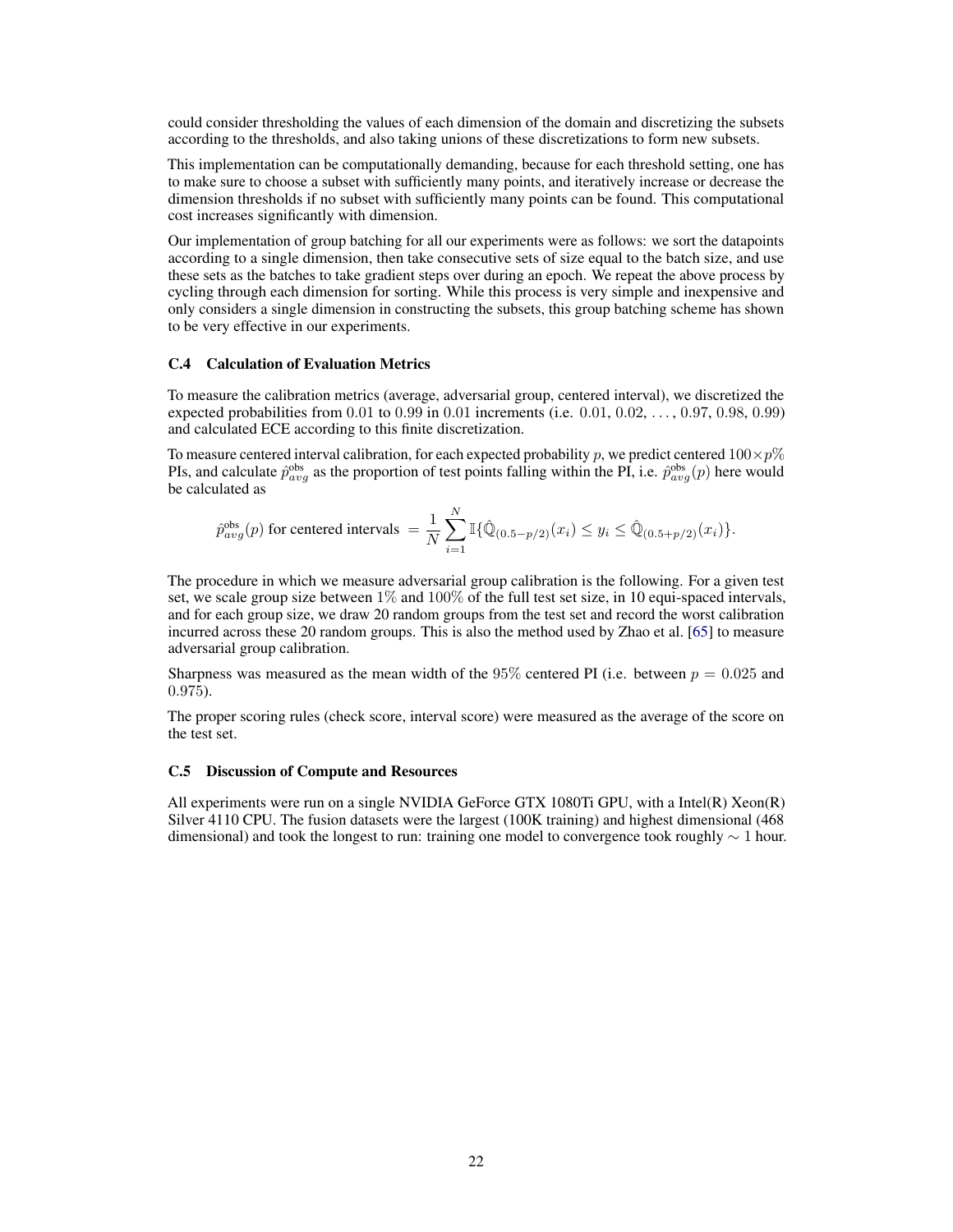# D Full Experimental Results

In this section, we provide all of the experimental results from Section 4, for all metrics: 1) average calibration - sharpness, 2) adversarial group calibration, 3) check score, 4) interval score, and 5) centered interval calibration

For average calibration and sharpness, we present the numeric tables again, along with a visualization which plots calibration and sharpness along the  $x$  and  $y$  axes.

### <span id="page-8-0"></span>D.1 Full UCI Experiment Results

|   |               | <b>SOR</b>                  | mPAIC                        | Interval                    | Cali                        | MAOR                        |
|---|---------------|-----------------------------|------------------------------|-----------------------------|-----------------------------|-----------------------------|
|   | Concrete      | $9.3 \pm 1.5(7.0 \pm 1.0)$  | $6.2 \pm 0.5(14.2 \pm 0.8)$  | $3.7 \pm 0.6(18.1 \pm 0.6)$ | $5.6 \pm 0.8(17.3 \pm 1.5)$ | $5.3 \pm 0.4(16.0 \pm 0.4)$ |
|   | Power         | $2.6 \pm 0.4(13.4 \pm 0.2)$ | $5.2 \pm 0.4(13.5 \pm 0.3)$  | $2.2 \pm 0.4(21.0 \pm 1.0)$ | $2.0 \pm 0.1(13.1 \pm 0.1)$ | $1.6 \pm 0.3(19.9 \pm 0.2)$ |
|   | Wine          | $4.2 \pm 0.2(29.5 \pm 0.4)$ | $10.3 \pm 0.3(37.7 \pm 0.5)$ | $5.0 \pm 0.8(41.4 \pm 2.5)$ | $4.2 \pm 0.4(26.0 \pm 0.8)$ | $2.7 \pm 0.2(39.3 \pm 0.5)$ |
| Ħ | Yacht         | $9.4 \pm 0.9(1.0 \pm 0.1)$  | $10.8 \pm 2.3(2.6 \pm 0.4)$  | $7.5 \pm 0.9(4.5 \pm 1.0)$  | $8.3 \pm 0.6(2.0 \pm 0.4)$  | $6.8 \pm 2.1(2.4 \pm 0.3)$  |
| Đ | Naval         | $9.7 \pm 1.6(3.5 \pm 0.4)$  | $3.1 \pm 0.5(63.0 \pm 1.8)$  | $4.7 \pm 1.4(28.4 \pm 3.6)$ | $5.9 \pm 0.7(3.0 \pm 0.2)$  | $2.3 \pm 0.2(1.7 \pm 0.1)$  |
|   | Energy        | $9.8 \pm 0.8(2.0 \pm 0.1)$  | $10.4 \pm 0.5(4.3 \pm 0.2)$  | $4.3 \pm 0.6(5.1 \pm 0.9)$  | $5.8 \pm 0.4(3.6 \pm 0.3)$  | $3.5 \pm 1.0(3.2 \pm 0.1)$  |
|   | <b>Boston</b> | $9.0 \pm 0.8(9.3 \pm 0.7)$  | $8.7 \pm 1.3(12.3 \pm 0.7)$  | $6.9 \pm 1.1(20.3 \pm 0.5)$ | $8.5 \pm 1.5(10.9 \pm 0.6)$ | $6.2 \pm 1.8(10.9 \pm 0.8)$ |
|   | Kin8nm        | $4.4 \pm 0.1(11.4 \pm 0.2)$ | $6.6 \pm 0.4(17.0 \pm 0.5)$  | $2.9 \pm 0.4(16.9 \pm 0.5)$ | $3.5 \pm 0.3(13.7 \pm 0.7)$ | $1.8 \pm 0.4(17.1 \pm 0.1)$ |

Figure 6: UCI Average Calibration-Sharpness Table. The table shows mean average calibration<br>(measured by ECE) and sharpness in parentheses along with  $+1$  standard error. The best mean ECE dssdenest 4.4 ± 0.5(7.2 ± 0.2) 8.4 ± 0.1(13.7 ± 0.1) 2.9 ± 0.3(13.3 ± 0.4) 4.1 ± 0.5(8.9 ± 0.3) NA (measured by ECE) and sharpness in parentheses, along with  $\pm 1$  standard error. The best mean ECE been multiplied by 100 for readability (same table as Figure 2 (Top), repeated here for completeness). for each dataset has been bolded and the best mean sharpness has been underlined. All values have



Figure 7: UCI Average Calibration-Sharpness Plot. Visualization of average calibration-sharpness from UCI experiments in Section 4.1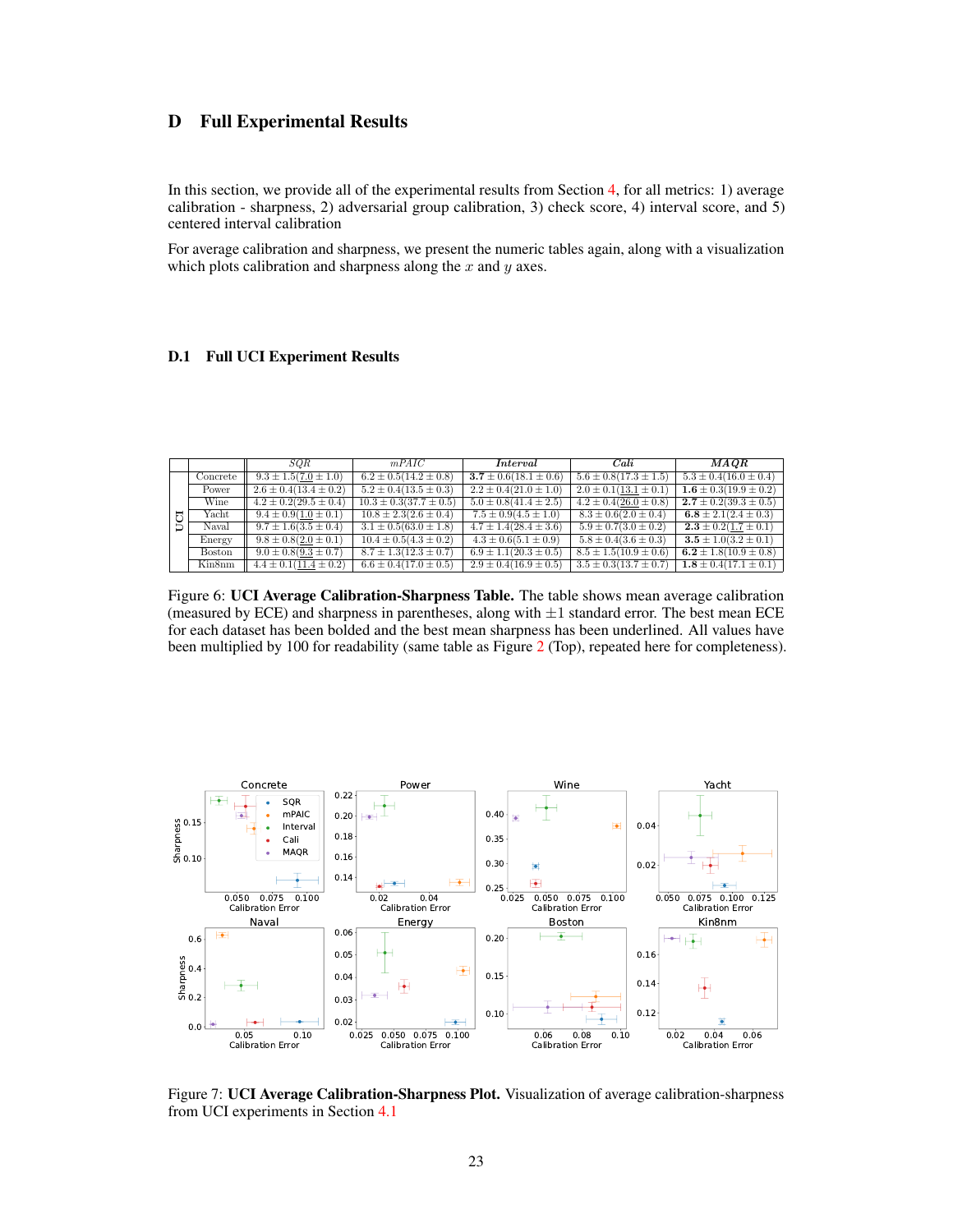

Figure 8: UCI Adversarial Group Caibration. The plot displays the worst calibration error incurred for any group of any given size. The mean is plotted along with  $\pm 1$  standard error in shades. Group size here refers to the proportion of the test dataset size (full results for Figure 2 (Bottom)).

|               | <b>SOR</b>        | mPAIC                        | <i>Interval</i>   | Cali                     | <b>MAOR</b>                  |
|---------------|-------------------|------------------------------|-------------------|--------------------------|------------------------------|
| concrete      | 0.085(0.006)      | $0.085 \pm 0.005$            | $0.086 \pm 0.004$ | $0.118 \pm 0.006$        | $\overline{0.059\pm0.008}$   |
| power         | $0.057 \pm 0.001$ | $0.070 \pm 0.001$            | $0.062 \pm 0.001$ | $0.064 \pm 0.001$        | $0.058 \pm 0.001$            |
| wine          | $0.205 \pm 0.008$ | $0.219 \pm 0.004$            | $0.214 \pm 0.006$ | $0.210 \pm 0.008$        | $0.191 \pm 0.003$            |
| yacht         | $0.012 \pm 0.002$ | $\overline{0.015} \pm 0.002$ | $0.018 \pm 0.003$ | $0.019 \pm 0.004$        | $\overline{0.007} \pm 0.001$ |
| naval         | $0.070 \pm 0.001$ | $0.276 \pm 0.004$            | $0.066 \pm 0.013$ | $0.159 \pm 0.029$        | $\overline{0.004} \pm 0.000$ |
| energy        | $0.014 \pm 0.000$ | $0.015 \pm 0.001$            | $0.017 \pm 0.003$ | $\sqrt{0.017 \pm 0.002}$ | $0.010 + 0.001$              |
| <b>boston</b> | $0.088 \pm 0.008$ | $0.095 \pm 0.008$            | $0.094 \pm 0.009$ | $0.103 \pm 0.013$        | $\overline{0.063\pm0.016}$   |
| kin8nm        | $0.078 \pm 0.001$ | $0.104 \pm 0.003$            | $0.077 \pm 0.001$ | $0.096 \pm 0.005$        | $0.070\pm0.001$              |

Figure 9: UCI Check Score. Full check score results of UCI experiments from Section 4.1. Mean score across 5 trials is given, along with ±1 standard error. The best mean has been bolded. *MAQR* tends to achieve the best check score, which is surprising given that *SQR* utilizes the same model class to optimize the check score directly.

|                            | <b>SOR</b>        | mPAIC             | <i>Interval</i>   | Cali              | <b>MAOR</b>                  |
|----------------------------|-------------------|-------------------|-------------------|-------------------|------------------------------|
| concrete                   | $2.038 \pm 0.225$ | $1.157 \pm 0.069$ | $0.943 \pm 0.053$ | $1.465 \pm 0.086$ | $0.672 \pm 0.118$            |
| power                      | $0.834 \pm 0.022$ | $0.917 \pm 0.021$ | $0.620 \pm 0.010$ | $0.699 \pm 0.019$ | $0.592 \pm 0.009$            |
| wine                       | $3.242 \pm 0.166$ | $3.168 \pm 0.019$ | $2.197 \pm 0.045$ | $2.498 + 0.135$   | $\overline{2.052\pm0.052}$   |
| yacht                      | $0.314 \pm 0.061$ | $0.197 \pm 0.036$ | $0.190 \pm 0.021$ | $0.298 \pm 0.063$ | $\overline{0.086\pm0.016}$   |
| naval                      | $0.097 \pm 0.011$ | $3.112 \pm 0.053$ | $0.620 \pm 0.114$ | $1.560 \pm 0.268$ | $0.044 \pm 0.001$            |
| energy                     | $0.290 \pm 0.016$ | $0.223 \pm 0.017$ | $0.182 \pm 0.026$ | $0.204 \pm 0.018$ | $\overline{0.101} \pm 0.006$ |
| <b>boston</b>              | $1.833 \pm 0.299$ | $1.395 \pm 0.176$ | $1.010 \pm 0.118$ | $1.449 \pm 0.259$ | $0.864 + 0.287$              |
| $\overline{\text{kin8nm}}$ | $1.241 \pm 0.041$ | $1.347 \pm 0.031$ | $0.776 \pm 0.017$ | $1.121 + 0.072$   | $0.691 + 0.015$              |

Figure 10: UCI Interval Score Full interval score results of UCI experiments from Section 4.1. Mean score across 5 trials is given, along with  $\pm 1$  standard error. The best mean has been bolded. *MAQR* tends to achieve the best interval score, which is surprising given that *Interval* utilizes the same model class to optimize the interval score directly.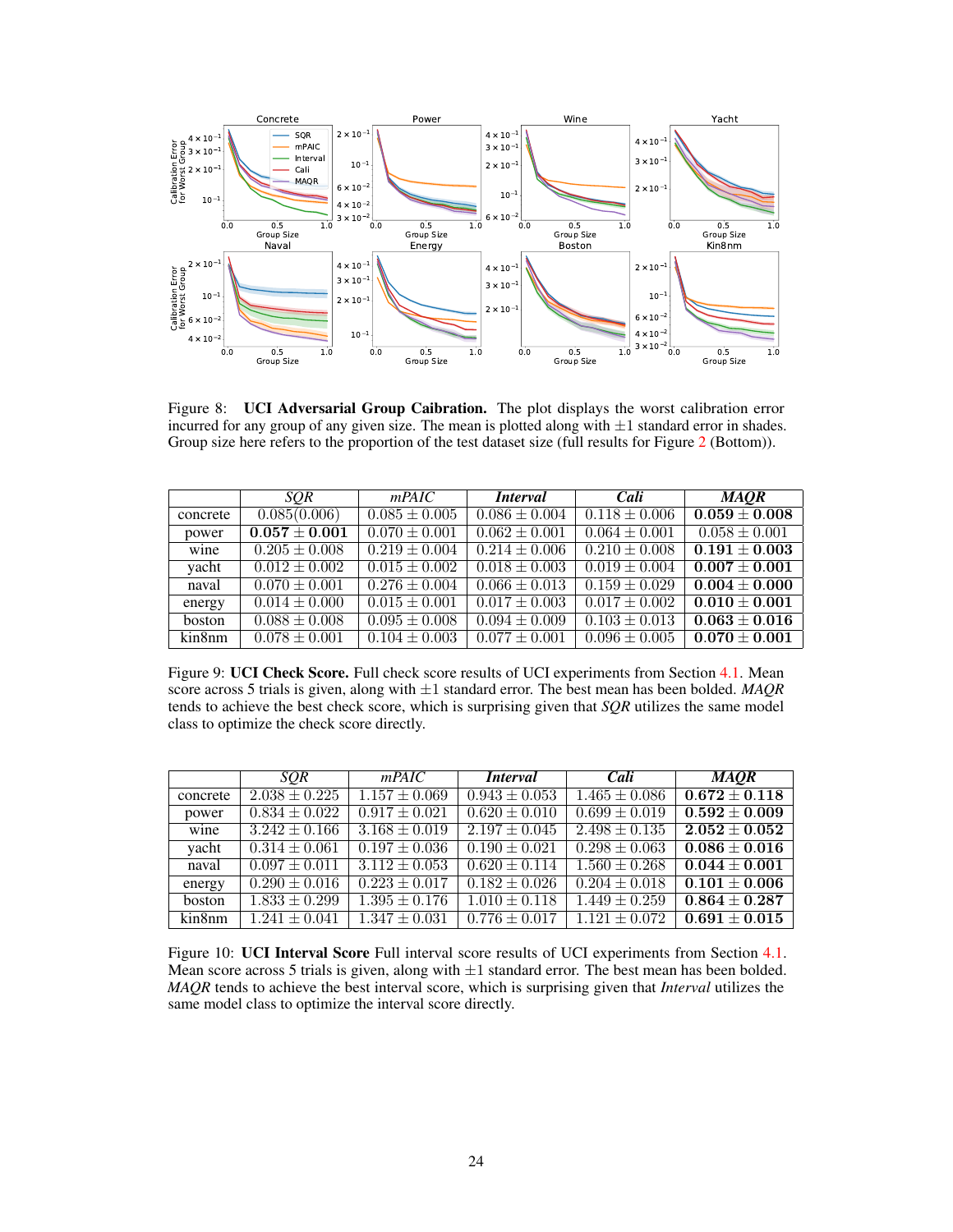|               | <b>SOR</b>                   | mPAIC             | <i>Interval</i>              | Cali              | <b>MAOR</b>                  |
|---------------|------------------------------|-------------------|------------------------------|-------------------|------------------------------|
| concrete      | $0.186 \pm 0.031$            | $0.089 + 0.005$   | $0.061 + 0.008$              | $0.096 \pm 0.013$ | $\overline{0.059\pm0.020}$   |
| power         | $0.045 \pm 0.004$            | $0.068 \pm 0.008$ | $0.023 \pm 0.003$            | $0.037 \pm 0.002$ | $0.010 + 0.002$              |
| wine          | $\overline{0.053} \pm 0.006$ | $0.169 \pm 0.008$ | $0.079 \pm 0.014$            | $0.065 \pm 0.007$ | $\overline{0.045\pm0.005}$   |
| yacht         | $0.135 \pm 0.009$            | $0.100 \pm 0.020$ | $0.121 \pm 0.005$            | $0.129 \pm 0.016$ | $\overline{0.085\pm0.024}$   |
| naval         | $0.128 \pm 0.031$            | $0.039 \pm 0.003$ | $0.043 \pm 0.014$            | $0.110 \pm 0.013$ | $0.012 \pm 0.002$            |
| energy        | $0.174 \pm 0.011$            | $0.163 \pm 0.009$ | $0.060 \pm 0.010$            | $0.090 \pm 0.011$ | $\overline{0.052\pm 0.018}$  |
| <b>boston</b> | $0.163 \pm 0.020$            | $0.050 \pm 0.007$ | $\overline{0.079} \pm 0.015$ | $0.138 \pm 0.028$ | $\overline{0.092} \pm 0.041$ |
| kin8nm        | $0.070 \pm 0.005$            | $0.080 \pm 0.002$ | $0.048 \pm 0.006$            | $0.067 \pm 0.005$ | $0.019 \pm 0.008$            |

Figure 11: UCI Centered Interval Calibration Full centered interval calibration results of UCI experiments from Section 4.1. Mean score across 5 trials is given, along with ±1 standard error. The best mean has been bolded. *MAQR* tends to achieve the best centered interval calibration.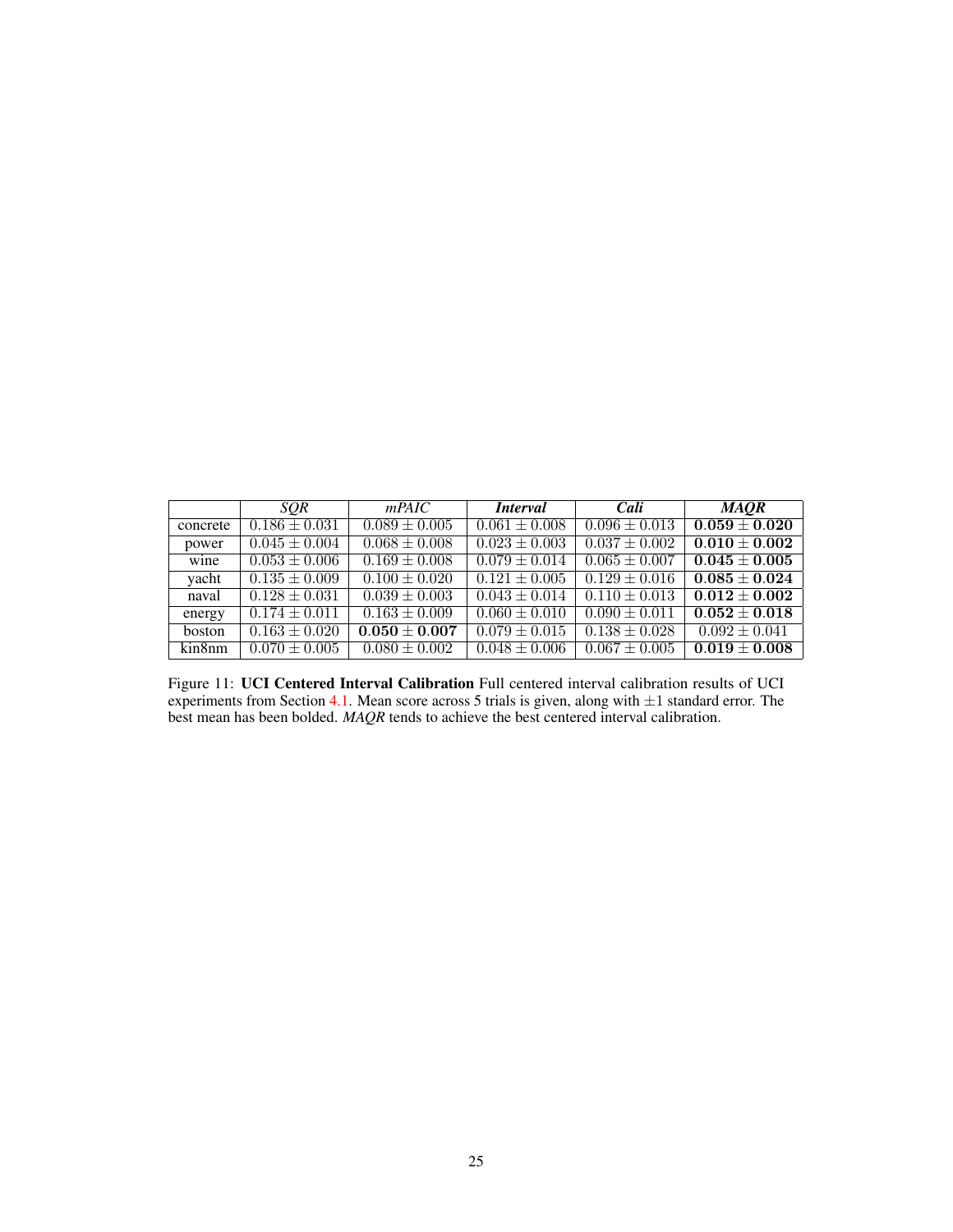#### <span id="page-11-0"></span>D.2 Full Fusion Experiment Results

|        |           | SQR                        | mPAIC                       | <i>Interval</i>             | Cali                                   |
|--------|-----------|----------------------------|-----------------------------|-----------------------------|----------------------------------------|
|        | aminor    | $5.8 \pm 0.9(1.6 \pm 0.0)$ | $13.5 \pm 0.0(5.3 \pm 0.0)$ | $3.6 \pm 0.7(3.7 \pm 0.1)$  | $\overline{2.9} \pm 0.2(2.2 \pm 0.0)$  |
|        | betan     | $3.1 \pm 0.4(2.8 \pm 0.1)$ | $9.2 \pm 0.4(5.5 \pm 0.1)$  | $5.1 \pm 0.4 (5.7 \pm 0.3)$ | $3.4 \pm 0.5(3.3 \pm 0.2)$             |
|        | dssdenest | $4.4 \pm 0.5(7.2 \pm 0.2)$ | $8.4 \pm 0.1(13.7 \pm 0.1)$ | $2.9 \pm 0.3(13.3 \pm 0.4)$ | $4.1 \pm 0.5(8.9 \pm 0.3)$             |
|        | ip        | $3.2 \pm 0.3(2.4 \pm 0.1)$ | $13.5 \pm 0.2(9.0 \pm 0.2)$ | $4.4 \pm 0.3(5.4 \pm 0.1)$  | $2.3 \pm 0.2(3.8 \pm 0.1)$             |
| ion    | kappa     | $4.4 \pm 0.6(2.5 \pm 0.1)$ | $14.8 \pm 0.5(9.0 \pm 0.4)$ | $4.2 \pm 0.4(6.1 \pm 0.2)$  | $\overline{3.6 \pm 0.2} (3.4 \pm 0.1)$ |
| g<br>£ | li.       | $4.4 \pm 0.6(1.0 \pm 0.1)$ | $12.6 \pm 0.6(2.7 \pm 0.1)$ | $3.7 \pm 0.6(2.2 \pm 0.1)$  | $2.9 \pm 0.4(1.3 \pm 0.1)$             |
|        | R0        | $5.3 \pm 0.8(3.3 \pm 0.1)$ | $8.7 \pm 0.4(7.2 \pm 0.3)$  | $3.4 \pm 0.2 (6.2 \pm 0.1)$ | $3.6 \pm 0.2(4.0 \pm 0.3)$             |
|        | tribot    | $4.6 \pm 0.4(2.4 \pm 0.1)$ | $15.1 \pm 0.7(8.8 \pm 0.7)$ | $3.9 \pm 0.5(6.0 \pm 0.2)$  | $4.6 \pm 0.5(3.0 \pm 0.2)$             |
|        | tritop    | $5.6 \pm 0.7(2.7 \pm 0.1)$ | $12.9 \pm 0.7(7.2 \pm 0.7)$ | $3.7 \pm 0.8(6.5 \pm 0.4)$  | $2.5 \pm 0.3(4.4 \pm 0.1)$             |
|        | volume    | $5.8 \pm 1.2(0.9 \pm 0.0)$ | $16.9 \pm 1.1(3.9 \pm 0.4)$ | $3.6 \pm 0.3(2.0 \pm 0.1)$  | $2.8 \pm 0.1(1.2 \pm 0.0)$             |

Figure 12: Fusion Average Calibration-Sharpness Table. The table shows mean average calibration (measured by ECE) and sharpness in parentheses, along with  $\pm 1$  standard error. The best mean ECE for each dataset has been bolded and the best mean sharpness has been underlined. All values have been multiplied by 100 for readability. *Cali* tends to achieve the best average calibration, while *SQR* achieves the sharpest predictions (same table as Figure 3 (Top), repeated here for completeness)



Figure 13: Fusion Average Calibration-Sharpness Plot. Visualization of average calibrationsharpness from fusion experiments from Section 4.1 .



Figure 14: Fusion Adversarial Group Calibration Full fusion results of Figure 3 (Bottom). *Cali* and *Interval* tend to achieve the best calibration for any group of any size in the test set.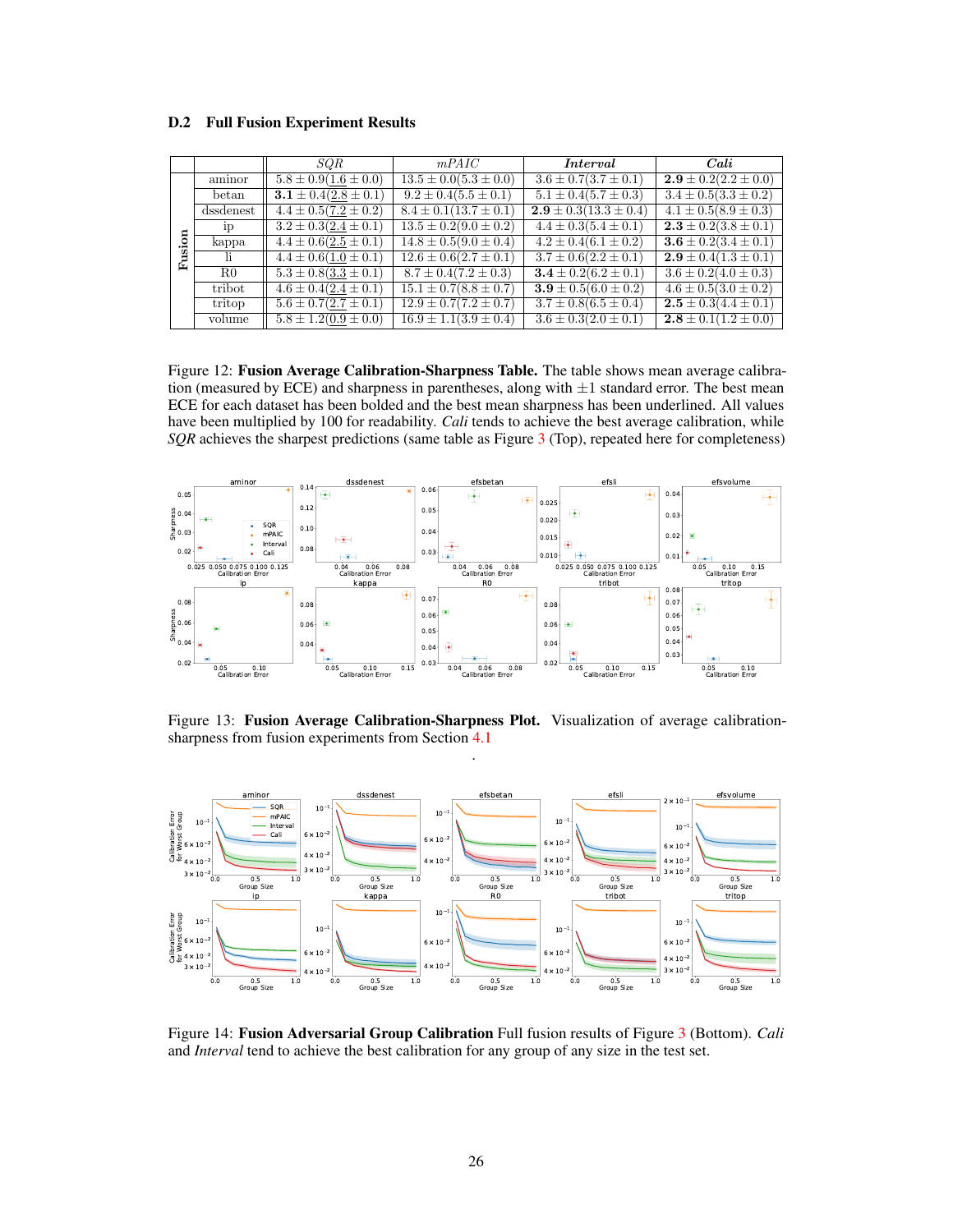|                | <b>SOR</b>        | mPAIC             | <i>Interval</i>              | Cali              |
|----------------|-------------------|-------------------|------------------------------|-------------------|
| aminor         | $0.087 \pm 0.000$ | $0.182 \pm 0.000$ | $0.097 \pm 0.002$            | $0.092 \pm 0.002$ |
| dssdenest      | $0.179 \pm 0.003$ | $0.273 \pm 0.003$ | $0.180 \pm 0.001$            | $0.184 \pm 0.002$ |
| betan          | $0.146 \pm 0.001$ | $0.253 \pm 0.005$ | $\overline{0.153} \pm 0.002$ | $0.150 \pm 0.001$ |
| -li            | $0.097 \pm 0.001$ | $0.166 \pm 0.003$ | $\overline{0.102} \pm 0.001$ | $0.104 \pm 0.001$ |
| volume         | $0.051 \pm 0.001$ | $0.107 \pm 0.007$ | $0.053 \pm 0.001$            | $0.052 \pm 0.001$ |
| 1 <sub>D</sub> | $0.068 \pm 0.000$ | $0.199 \pm 0.011$ | $0.077 \pm 0.002$            | $0.076 \pm 0.001$ |
| kappa          | $0.072 \pm 0.001$ | $0.150 \pm 0.004$ | $0.079 \pm 0.002$            | $0.078 \pm 0.001$ |
| R <sub>0</sub> | $0.120 \pm 0.001$ | $0.208 \pm 0.002$ | $0.126 \pm 0.002$            | $0.130 \pm 0.005$ |
| tribot         | $0.084 \pm 0.001$ | $0.184 \pm 0.020$ | $0.092 \pm 0.001$            | $0.096 \pm 0.005$ |
| tritop         | $0.102 \pm 0.001$ | $0.200 \pm 0.018$ | $0.107 \pm 0.004$            | $0.107 \pm 0.002$ |

Figure 15: Fusion Check Score Check score results from fusion experiments in Section 4.1. Mean score across 5 trials is given, along with ±1 standard error. The best mean has been bolded. *SQR* achieves the best check score.

|                | <b>SOR</b>        | mPAIC                        | <i>Interval</i>             | Cali              |
|----------------|-------------------|------------------------------|-----------------------------|-------------------|
| aminor         | $1.181 + 0.007$   | $3.225 \pm 0.000$            | $1.090 \pm 0.017$           | $1.207 \pm 0.035$ |
| dssdenest      | $2.387 \pm 0.060$ | $4.352 \pm 0.109$            | $\overline{1.995\pm0.011}$  | $2.369 \pm 0.054$ |
| betan          | $1.970 \pm 0.013$ | $4.301 \pm 0.124$            | $1.725 \pm 0.021$           | $2.002 \pm 0.046$ |
| -li            | $1.354 \pm 0.018$ | $2.923 \pm 0.088$            | $1.146 \pm 0.010$           | $1.410 \pm 0.015$ |
| volume         | $0.711 \pm 0.023$ | $2.036 \pm 0.154$            | $\overline{0.602\pm 0.012}$ | $0.697 \pm 0.026$ |
| 1 <sub>p</sub> | $0.906 \pm 0.005$ | $3.203 \pm 0.295$            | $0.845 \pm 0.017$           | $0.978 \pm 0.026$ |
| kappa          | $1.010 \pm 0.010$ | $\overline{2.639} \pm 0.101$ | $0.891 \pm 0.015$           | $1.066 \pm 0.020$ |
| R <sub>0</sub> | $1.599 \pm 0.011$ | $3.310 \pm 0.064$            | $1.414 \pm 0.012$           | $1.709 \pm 0.057$ |
| tribot         | $1.211 \pm 0.009$ | $3.185 \pm 0.242$            | $1.074 \pm 0.012$           | $1.421 \pm 0.115$ |
| tritop         | $1.481 \pm 0.022$ | $3.564 \pm 0.351$            | $1.232 \pm 0.034$           | $1.444 \pm 0.031$ |

Figure 16: Fusion Interval Score Interval score results from fusion experiments in Section 4.1. Mean score across 5 trials is given, along with  $\pm 1$  standard error. The best mean has been bolded. *Interval* achieves the best interval score.

|                | <b>SOR</b>        | mPAIC             | <i>Interval</i>   | Cali              |
|----------------|-------------------|-------------------|-------------------|-------------------|
| aminor         | $0.081 \pm 0.006$ | $0.268 \pm 0.000$ | $0.055 \pm 0.007$ | $0.058 \pm 0.004$ |
| dssdenest      | $0.072 \pm 0.003$ | $0.162 \pm 0.003$ | $0.054 \pm 0.006$ | $0.071 \pm 0.008$ |
| betan          | $0.051\pm0.001$   | $0.160 \pm 0.012$ | $0.087 \pm 0.009$ | $0.056 \pm 0.007$ |
| -li            | $0.071 \pm 0.011$ | $0.214 \pm 0.017$ | $0.069 \pm 0.013$ | $0.043 \pm 0.003$ |
| volume         | $0.073 + 0.007$   | $0.315 \pm 0.022$ | $0.063 \pm 0.007$ | $0.056 \pm 0.002$ |
| 1 <sub>p</sub> | $0.051 \pm 0.003$ | $0.227 \pm 0.020$ | $0.077 \pm 0.015$ | $0.036 \pm 0.003$ |
| kappa          | $0.069 \pm 0.008$ | $0.254 \pm 0.014$ | $0.078 \pm 0.011$ | $0.053 \pm 0.004$ |
| R <sub>0</sub> | $0.068 + 0.007$   | $0.168 \pm 0.009$ | $0.058 \pm 0.007$ | $0.066 \pm 0.004$ |
| tribot         | $0.087 \pm 0.006$ | $0.227 \pm 0.016$ | $0.074 \pm 0.008$ | $0.080 \pm 0.007$ |
| tritop         | $0.077 \pm 0.006$ | $0.231 \pm 0.017$ | $0.058 \pm 0.015$ | $0.037 \pm 0.004$ |

Figure 17: Fusion Centered Interval Calibration Full centered interval calibration results from fusion experiments in Section 4.1. Mean score across 5 trials is given, along with  $\pm 1$  standard error. The best mean has been bolded. *Cali* and *Interval* achieves the best centered interval calibration in 9 out of 10 datasets.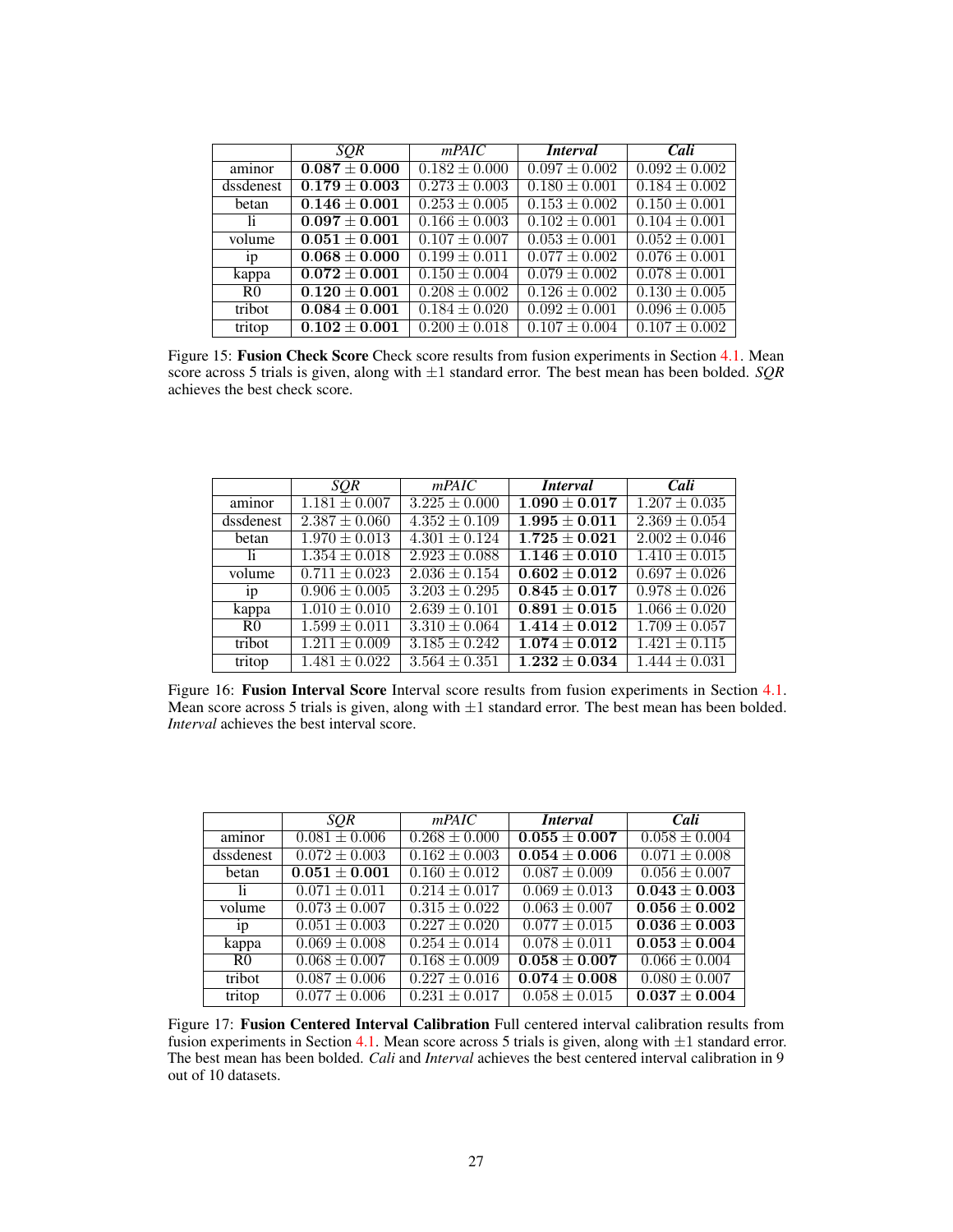### E Additional Experiments

#### E.1 Details of Synthetic Experiment (Figure 1)

**Dataset:** The synthetic dataset is based on the Boston UCI dataset. A NN model,  $\mu_{\theta}$ , was trained on the train split of the Boston dataset to predict the mean by optimizing the MSE loss (same architecture and training details as described in Appendix [C.1\)](#page-5-0). Afterwards, all points,  $\{(x_i, y_i)\}_{i=1}^N$ , in the full Boston dataset were re-labelled with the prediction of the mean model,  $(x_i, \mu_\theta(x_i))$ . Then, uniform noise,  $\epsilon_i$  was added to these re-labelled mean values to create the observations,  $\tilde{y}_i$ , i.e.  $\tilde{y}_i = \mu_\theta(x_i) + \epsilon_i$ . The uniform noise was 0 mean, with width of the support equal to 5% of the range of the mean values, i.e  $\epsilon_i$  ∼ Unif $[-0.025 * (max_i y_i - min_i y_i), 0.025 * (max_i y_i - min_i y_i)].$  Thus synthetic dataset is  $\{(x_i, \tilde{y}_i)\}_{i=1}^N$ .

**Procedure:** The training procedure follows exactly that of the main experiments, which is described in detail in Appendix [C.1.](#page-5-0) The only difference is that the models were trained for the full 1000 epochs, instead of halting training according to the validation loss.

#### E.2 Regularizing the Pinball Loss

At first glance, regularization may appear to be the answer to what seems like an overfitting problem with the pinball loss. In fact, regularization has shown to be effective in the "single quantile learning setting", where the quantile level p is fixed and the  $p<sup>th</sup>$  conditional quantile is learned from data [56, 59]. This setting is concerned with learning  $\mathbb{Q}(x)$  for a *given* p, which is different from the setting of this work, which considers learning a single model  $\mathbb{Q}_n(x)$ , which takes both x and p as input and outputs the full predictive distribution by specifying conditional quantiles predictions for all quantiles levels.

In this section, we empirically demonstrate the effect of applying regularization when minimizing the pinball loss to learn  $\mathbb{Q}_p(x)$ , and show how regularization does not adequately address the issues with the pinball loss.

With the *SQR* method (which optimizes the pinball loss simultaneously for random batches of quantile levels), we applied L1, L2, and dropout, by cross-validating the regularization coefficients in {2 i , i ∈ np.linspace(−13, 1, 40)} for L1 and L2, and dropout probability p in {2 i , i ∈ np.linspace(−13, −1, 40)}, for the pinball loss criterion (i.e. cross-validate among 40 different regularization coefficients, between  $2^{-13}$  and  $2^{-1}$  on the log scale). We show the best calibrated regularization result, across all regularization methods and cross-validation (table in same format as Figure 2 in paper).

|                            | <b>SOR</b>                  | SQR w/Reg                                          |
|----------------------------|-----------------------------|----------------------------------------------------|
| concrete                   | $9.3 \pm 1.5(7.0 \pm 1.0)$  | $\overline{10.9 \pm 1.0(6.9 \pm 0.6)}$             |
| power                      | $2.6 \pm 0.4(13.4 \pm 0.2)$ | $1.0 \pm 0.1(14.8 \pm 0.1)$                        |
| wine                       | $4.2 \pm 0.2(29.5 \pm 0.4)$ | $5.1 \pm 0.8(26.0 \pm 0.5)$                        |
| yacht                      | $9.4 \pm 0.9(1.0 \pm 0.1)$  | $12.3 \pm 2.6(\underline{1.0} \pm 0.1)$            |
| naval                      | $9.7 \pm 1.6(3.5 \pm 0.4)$  | $\overline{11.5 \pm 2.8(\underline{3.5} \pm 0.3)}$ |
| energy                     | $9.8 \pm 0.8(2.0 \pm 0.1)$  | $\overline{9.4 \pm 1.3(\underline{1.9} \pm 0.2)}$  |
| boston                     | $9.0 \pm 0.8 (9.3 \pm 0.7)$ | $\overline{11.6 \pm 1.1(8.6 \pm 0.8)}$             |
| $\overline{\text{kin8nm}}$ | $4.4 \pm 0.1(11.4 \pm 0.2)$ | $3.5 \pm 0.3(11.2 \pm 0.2)$                        |

Figure 18: Applying Regularization with SQR: Average Calibration and Sharpness. The table shows *SQR*'s mean ECE and sharpness (in parentheses) and their standard error with and without regularization. Among the 3 regularization methods (L1, L2, dropout), the method resulting in the best calibration is shown, for each dataset. The best mean ECE for each dataset has been bolded and the best mean sharpness has been underlined. All values have been multiplied by 100 for readability.

Counter-intuitively, regularization tends to further the bias towards sharpness, and upon reflection, this may not be surprising because the range of quantile predictions shrinks: given a quantile model  $f : \mathcal{X} \times \mathcal{P} \to \mathcal{Y}$ , where  $\mathcal{P}$  is the space of quantile levels in  $(0, 1)$ , regularization affects the smoothness not only in X, but also in P, hence for any fixed  $x \in \mathcal{X}$ , the range in predictions for different quantile level inputs also shrinks.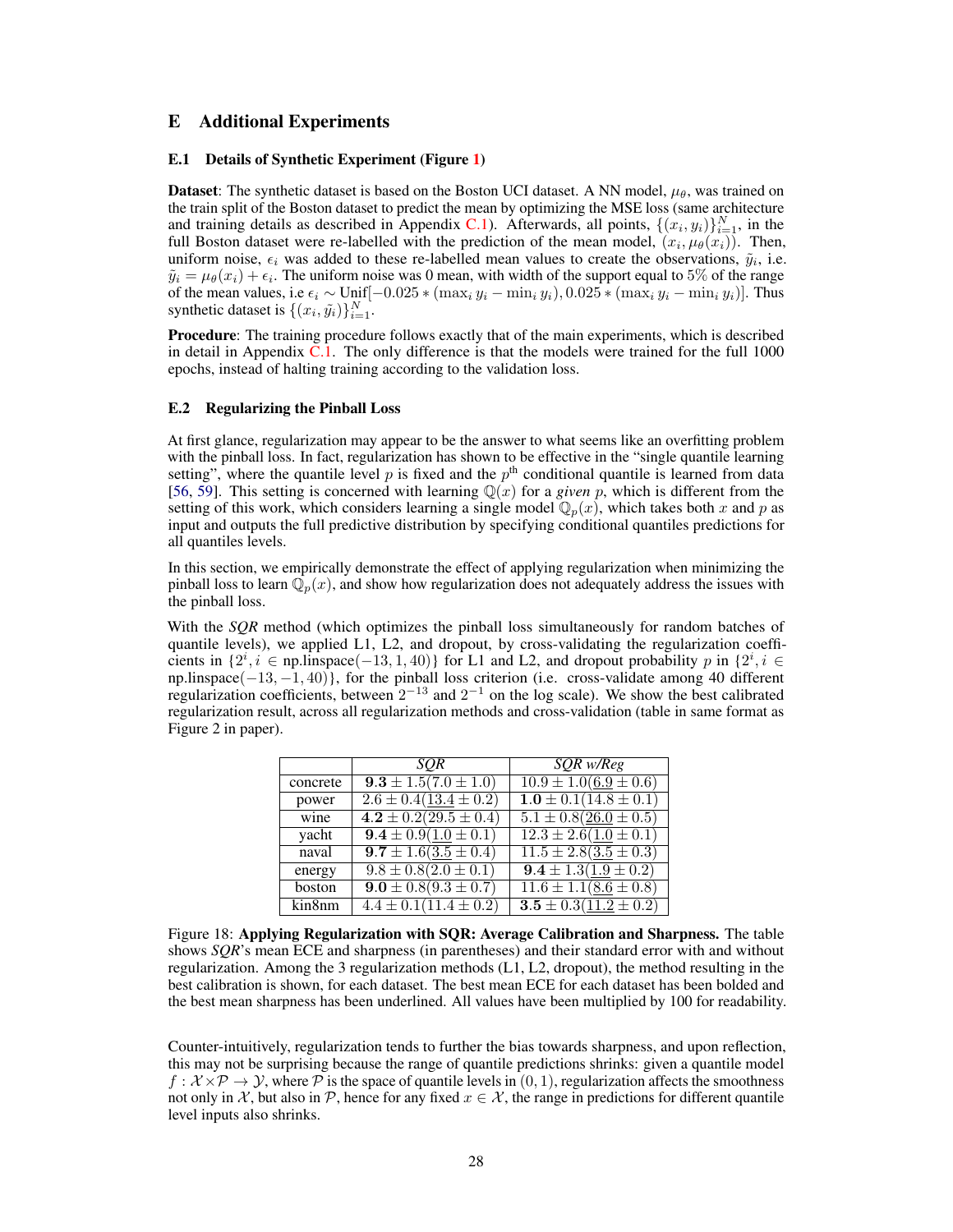#### E.3 Comparison on 95% Prediction Interval Task

In Section 4, we have presented an experiment that is targeted at evaluating the *full predictive distribution* on the 8 UCI datasets.

In this section, we present an experiment that is targeted at constructing a 95% *centered prediction interval (PI)* on the same UCI datasets, for the purposes of comparing against other quantile-based algorithms that are designed to output only a single quantile level. This experiment setup is exactly the same as the prediction intervals experiments in Section 4.1 of the work by Tagasovska and Lopez-Paz [58], and we follow the exact same experiment procedure for a direct comparison against their reported results.

The comparison algorithms here are:

- Dropout [17]: a NN that uses a dropout layer during testing for multiple predictions
- QualityDriven [49]: a NN that optimizes a Binomial likelihood approximation as a surrogate loss for calibration and sharpness
- GradientBoosting [44]: a decision tree based model that optimizes the pinball loss with gradient boosting
- QuantileForest [44]: a decision tree based model that predicts the quantiles based on the trained output of a random forest
- ConditionalGaussian [37]: a probabilistic NN that optimizes the Gaussian NLL to output the parameters of a Gaussian distribution

We show the performance of *MAOR* to represent our proposed methods in this experiment, since *MAQR* performs the best on the full predictive distribution evaluations in the UCI experiments of Section 4.1. We also omit the results of *SQR* Tagasovska and Lopez-Paz [58] in this experiment since we perform a full evaluation comparison with *SQR* in Section 4.1 and Appendix [D.1,](#page-8-0) [D.2,](#page-11-0) and the purpose here is to compare our proposed method against the additional baselines.

In this experiment, since we only output two quantile levels  $(0.025, 0.975)$  to construct a single  $95\%$ prediction interval, we do not assess calibration (which requires the predictions for all quantile levels) and assess only the observed proportion of test points within the PI (also referred to as "prediction interval coverage probability" or "PICP") and sharpness represented by the width of the PI (also referred to as "mean prediction interval width" or "MPIW"). We refer the reader to Tagasovska and Lopez-Paz [58] for exact details on the experiment setup and the hyperparameters tuned. For *MAQR*, we used the exact same NN architecture (1 layer of 64 hidden units, ReLU non-linearities) as the NN based baselines (*Dropout, QualityDriven, ConditionalGaussian*) and the same training procedure as detailed in Tagasovska and Lopez-Paz [58]. The hyperparameters tuned for *MAQR* are detailed in Appendix [C.1.](#page-5-0)

Summarizing the experimental result in Figure [19:](#page-15-0)

- Our proposed method (*MAQR*) is capable of consistently producing PIs that have the correct desired coverage (0.95), even in cases when some of the baseline algorithms are not able to.
- Even when the baseline algorithms do produce PIs with correct desired coverage, *MAQR* is able to produce PI's that are much sharper (e.g. mean PI width for naval dataset is an order of magnitude sharper than all other baselines)

On this limited output and evaluation setting, our proposed method is still competitive in its performance. However, it should be noted that this experiment tells *only one facet* of overall UQ quality. Inspecting and evaluating the full predictive uncertainty is necessary for a more thorough evaluation of UQ quality, as done in our main experiments in Section 4.

### E.4 Discussion on Recalibration [35]

The recalibration algorithm by Kuleshov et al. [35] utilizes isotonic regression with a validation set to fine-tune predictive uncertainties from a UQ model. We have applied this recalibration as a post-processing step on the methods presented in Section 4, and the empirical results indicate that its effect on overall improvement in UQ quality is inconclusive. Here, we show its effect on one of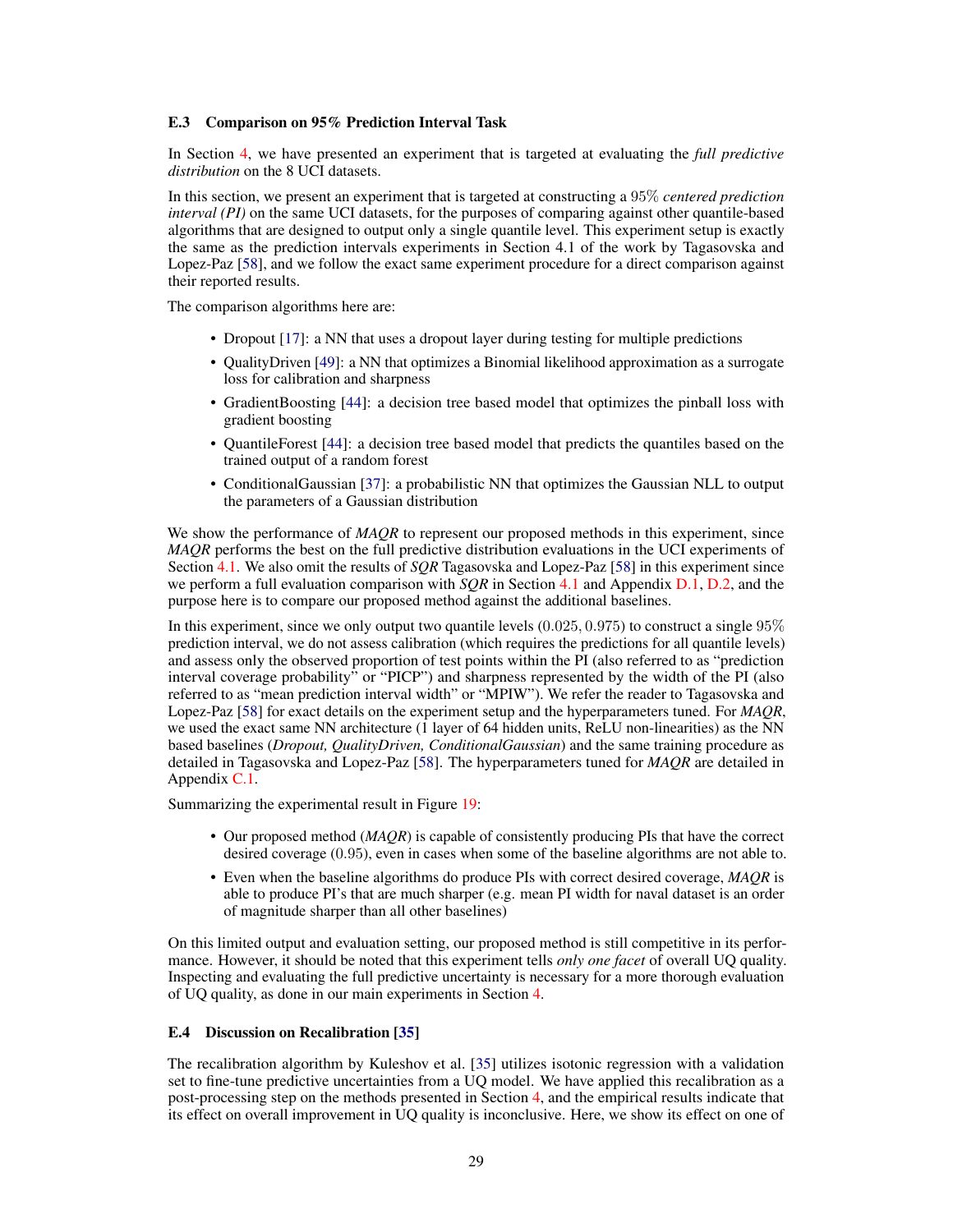|          | Dropout                           | <i>QualityDriven</i>              | GradientBoostingQR                |
|----------|-----------------------------------|-----------------------------------|-----------------------------------|
| concrete | none                              | none                              | $0.93 \pm 0.00$ $(0.71 \pm 0.00)$ |
| power    | $0.94 \pm 0.00$ $(0.37 \pm 0.00)$ | $0.93 \pm 0.02$ $(0.34 \pm 0.19)$ | none                              |
| wine     | none                              | none                              | none                              |
| yacht    | $0.97 \pm 0.03$ (0.10 $\pm$ 0.01) | $0.92 \pm 0.05$ (0.04 $\pm$ 0.01) | $0.95 \pm 0.02$ $(0.79 \pm 0.01)$ |
| naval    | $0.96 \pm 0.01$ $(0.23 \pm 0.00)$ | $0.94 \pm 0.02$ $(0.21 \pm 0.11)$ | none                              |
| energy   | $0.91 \pm 0.04$ $(0.17 \pm 0.01)$ | $0.91 \pm 0.04$ $(0.10 \pm 0.05)$ | none                              |
| boston   | none                              | none                              | $0.89 \pm 0.00$ $(0.75 \pm 0.00)$ |
| kin8nm   | none                              | $0.96 \pm 0.00$ $(0.84 \pm 0.00)$ | none                              |
|          |                                   |                                   |                                   |
|          | <i><b>OuantileForest</b></i>      | <i>ConditionalGaussian</i>        | <b>MAOR</b>                       |
| concrete | $0.96 \pm 0.01$ $(0.37 \pm 0.02)$ | $0.94 \pm 0.03$ $(0.32 \pm 0.09)$ | $0.93 \pm 0.01$ $(0.26 \pm 0.01)$ |
| power    | $0.94 \pm 0.01$ $(0.18 \pm 0.00)$ | $0.94 \pm 0.01 (0.18 \pm 0.00)$   | $0.95 \pm 0.01$ $(0.28 \pm 0.03)$ |
| wine     | none                              | $0.94 \pm 0.02$ (0.49 $\pm$ 0.03) | $0.95 \pm 0.02$ $(0.56 \pm 0.06)$ |
| yacht    | $0.97 \pm 0.04$ $(0.28 \pm 0.11)$ | $0.93 \pm 0.06$ $(0.03 \pm 0.01)$ | $0.92 \pm 0.03$ $(0.03 \pm 0.01)$ |
| naval    | $0.92 \pm 0.01$ $(0.22 \pm 0.00)$ | $0.96 \pm 0.01$ $(0.15 \pm 0.25)$ | $0.94 \pm 0.01$ $(0.03 \pm 0.00)$ |
| energy   | $0.95 \pm 0.02$ $(0.15 \pm 0.01)$ | $0.94 \pm 0.03$ $(0.12 \pm 0.18)$ | $0.94 \pm 0.02$ $(0.05 \pm 0.01)$ |
| boston   | $0.95 \pm 0.03$ $(0.37 \pm 0.02)$ | $0.94 \pm 0.03$ $(0.55 \pm 0.20)$ | $0.95 \pm 0.02$ $(0.34 \pm 0.09)$ |

<span id="page-15-0"></span>Figure 19: 95% PI PICP and MPIW The test average and standard deviation PICP of models with validation PICP in  $[92.5\%, 97.5\%]$  is shown, and the test average and standard deviation MPIW is shown in parantheses. "none" indicates the method could not find a model with validation PICP in [92.5%, 97.5%].

our methods, *Interval*, because we observe the same pattern across all the methods, including the baseline algorithms.

Recalibration tends to improve average calibration. This is expected, because recalibration specifically targets average calibration. However, it does so at a cost in sharpness. This is evident in the recalibrated output moving upper left in the average calibration-sharpness plot in Figure [21.](#page-16-0)

However, there is little to no improvement in adversarial group calibration (except for the Naval dataset) as shown in Figure [22,](#page-16-1) which seems to indicate that the improvement in average calibration was not meaningful (i.e. the recalibrated result is not closer to individual calibration). This is also the observation made by Zhao et al. [65].

At the same time, the proper scoring rules improved on average (Figures [23,](#page-16-2) [24\)](#page-17-0), but interval calibration tended to worsen (Figure [25\)](#page-17-1).

Based on these metrics, it is difficult to conclude on whether recalibration by Kuleshov et al. [35] is a beneficial step or not for overall UQ quality. If a practitioner is primarily concerned with average calibration, the results indicate that recalibration *is* a beneficial step, but if converging to the true conditional distribution is the primary objective, recalibration does not seem to be a robust remedy.

|          | <i>Interval</i>              | <b>Interval Recalibrated</b> |
|----------|------------------------------|------------------------------|
| concrete | $3.7 \pm 0.6 (18.1 \pm 0.6)$ | $3.1 \pm 0.4(26.3 \pm 1.8)$  |
| power    | $2.2 \pm 0.4(21.0 \pm 1.0)$  | $1.0 \pm 0.1(20.6 \pm 0.5)$  |
| wine     | $5.0 \pm 0.8(41.4 \pm 2.5)$  | $2.6 \pm 0.2(50.5 \pm 1.8)$  |
| yacht    | $7.5 \pm 0.9(4.5 \pm 1.0)$   | $4.7 \pm 0.5(5.6 \pm 1.1)$   |
| naval    | $4.7 \pm 1.4(28.4 \pm 3.6)$  | $1.3 \pm 0.1(21.9 \pm 3.3)$  |
| energy   | $4.3 \pm 0.6(5.1 \pm 0.9)$   | $3.8 \pm 0.6(6.9 \pm 1.2)$   |
| boston   | $6.9 \pm 1.1(20.3 \pm 0.5)$  | $5.4 \pm 0.9(30.8 \pm 2.6)$  |
| kin8nm   | $2.9 \pm 0.4(16.9 \pm 0.5)$  | $1.1 \pm 0.1(20.6 \pm 0.3)$  |

Figure 20: UCI Average Calibration-Sharpness Table with Recalibration. Recalibration tends to trade off sharpness for average calibration. Better mean average calibration has been bolded, and better sharpness has been underlined. All values have been multiplied by 100 for readability.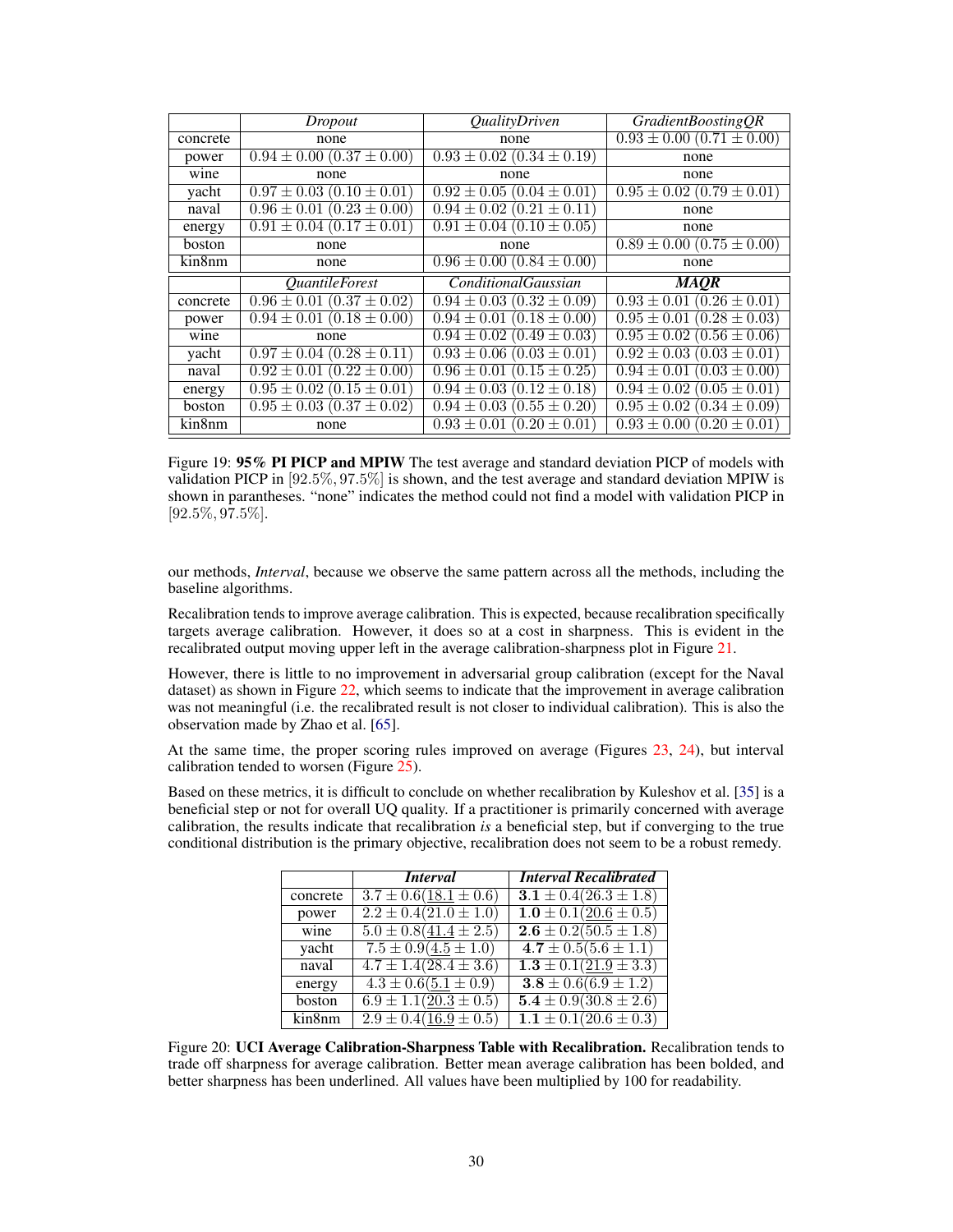

<span id="page-16-0"></span>Figure 21: UCI Average Calibration-Sharpness Plots with Recalibration. Recalibration tends to trade off sharpness for average calibration. This is evident as the recalibrated predictions move *upper left*.



Figure 22: UCI Adversarial Group Calibration with Recalibration. Recalibration in general shows little improvement in adversarial group calibration.

<span id="page-16-2"></span><span id="page-16-1"></span>

|                           | <i>Interval</i>              | <b>Interval Recalibrated</b> |
|---------------------------|------------------------------|------------------------------|
| concrete                  | $0.086 \pm 0.004$            | $0.077 \pm 0.004$            |
| power                     | $\overline{0.062 \pm 0.001}$ | $0.061 \pm 0.001$            |
| wine                      | $0.214 \pm 0.006$            | $\overline{0.209\pm0.013}$   |
| yacht                     | $0.018 \pm 0.003$            | $0.018 \pm 0.004$            |
| $\overline{\text{naval}}$ | $0.066 \pm 0.013$            | $0.062 + 0.012$              |
| energy                    | $0.017 \pm 0.003$            | $0.016 \pm 0.003$            |
| boston                    | $0.094 \pm 0.009$            | $0.076 \pm 0.014$            |
| kin8nm                    | $\overline{0.077\pm0.001}$   | $\overline{0.077\pm0.002}$   |

Figure 23: UCI Check Score with Recalibration. Recalibration tends to improve the check score.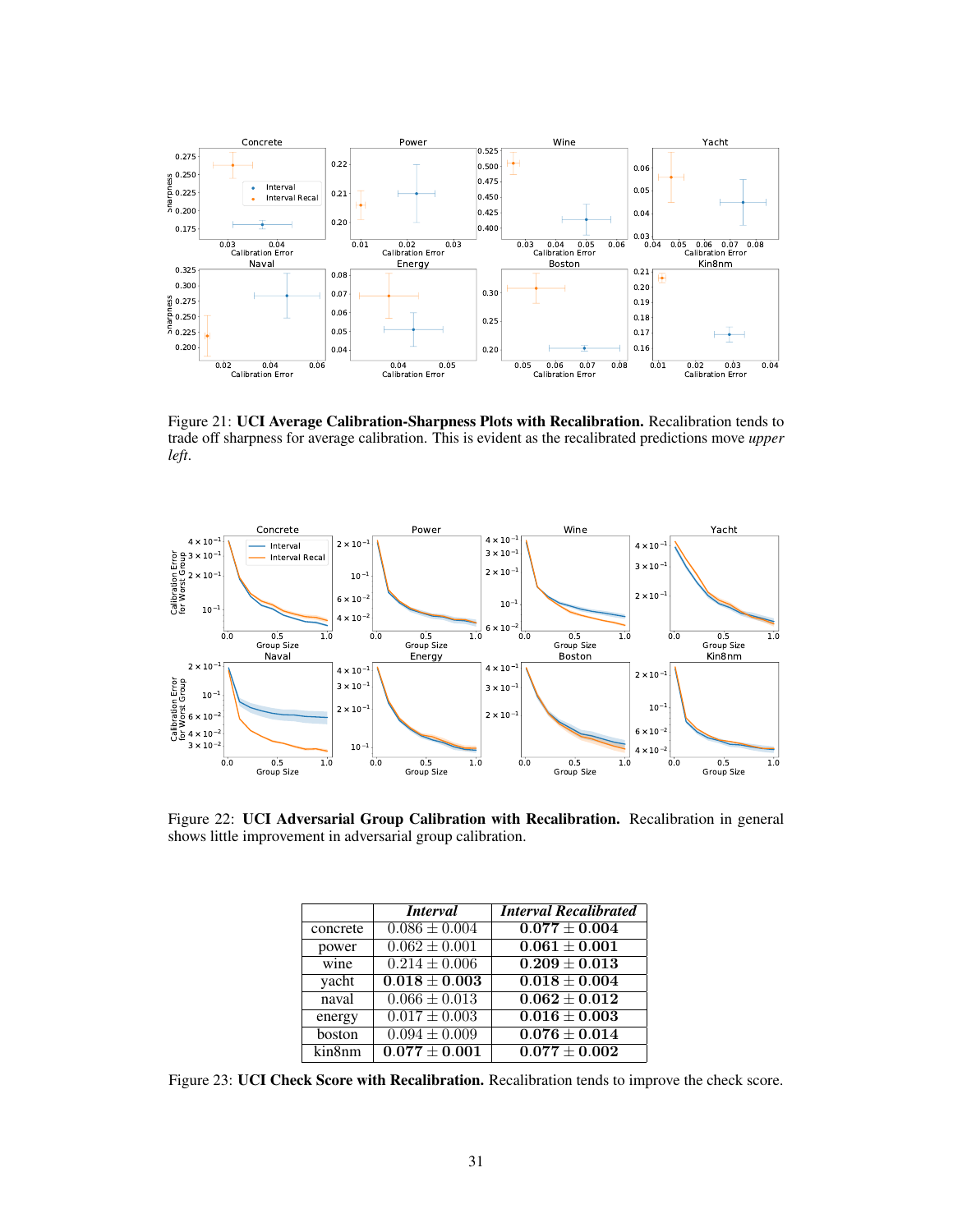<span id="page-17-0"></span>

|          | <i>Interval</i>              | <b>Interval Recalibrated</b> |
|----------|------------------------------|------------------------------|
| concrete | $0.943 \pm 0.053$            | $0.778 \pm 0.064$            |
| power    | $\overline{0.620 \pm 0.010}$ | $0.616 \pm 0.006$            |
| wine     | $2.197 \pm 0.045$            | $1.921 \pm 0.024$            |
| yacht    | $0.190 \pm 0.021$            | $0.158 \pm 0.025$            |
| naval    | $3.112 \pm 0.053$            | $3.150 \pm 0.050$            |
| energy   | $0.182 \pm 0.026$            | $0.148 \pm 0.028$            |
| boston   | $\overline{1.010} \pm 0.118$ | $0.931 \pm 0.107$            |
| kin8nm   | $0.776 \pm 0.017$            | $\overline{0.754\pm0.023}$   |

Figure 24: UCI Interval Score with Recalibration. Recalibration tends to improve the interval score.

<span id="page-17-1"></span>

|          | <i>Interval</i>            | <b>Interval Recalibrated</b> |
|----------|----------------------------|------------------------------|
| concrete | $0.061 \pm 0.008$          | $0.068 \pm 0.015$            |
| power    | $0.023 \pm 0.003$          | $0.028 \pm 0.008$            |
| wine     | $0.079 \pm 0.014$          | $0.079 \pm 0.019$            |
| yacht    | $\overline{0.121\pm0.005}$ | $0.136 \pm 0.025$            |
| naval    | $0.043 + 0.014$            | $0.105 \pm 0.016$            |
| energy   | $0.060 \pm 0.010$          | $0.066 \pm 0.005$            |
| boston   | $0.079 \pm 0.015$          | $0.078 \pm 0.012$            |
| kin8nm   | $0.048 \pm 0.006$          | $0.061 \pm 0.010$            |

Figure 25: UCI Centered Interval Calibration with Recalibration. Recalibration tends to worsen centered interval calibration.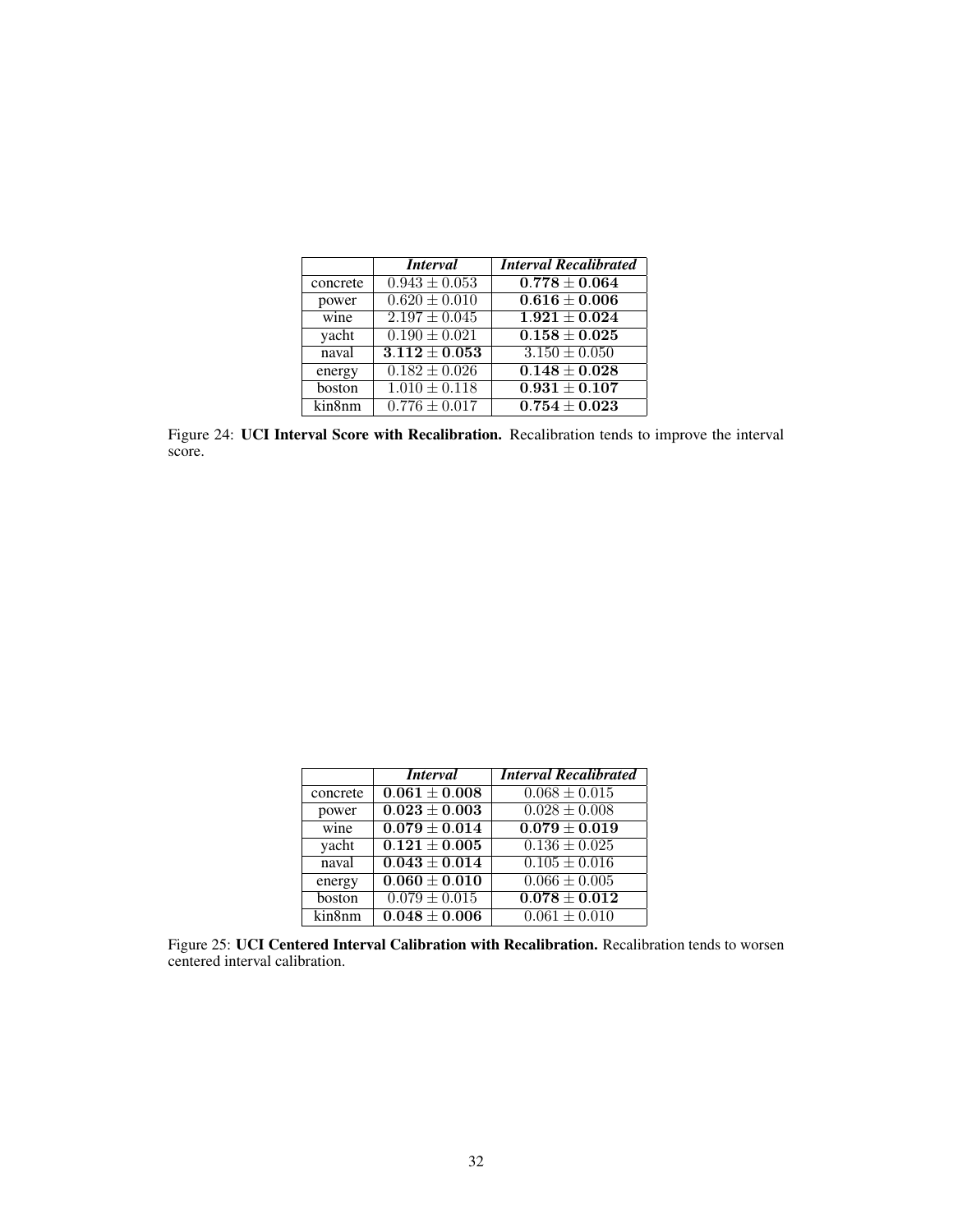# F Ablation Study

### F.1 Ablation Study Details

The ablation study from Section 4.2 (with full results in Appendix  $F(2)$ ) investigates the effect of group batching on two methods: *Cali* (combined calibration loss, one of our proposed methods) and *SQR* (a baseline method).

For each method, we applied group batching by tuning the group batching frequency hyperparameter with cross-validation according to the details in Appendix [C.1.](#page-5-0)

When we did not apply group batching, each batch was a uniform draw from the training dataset, which is the default setting in most batch optimization procedures.

### <span id="page-18-0"></span>F.2 Full Ablation Study Experiment Results

The full set of results from the ablation study presented in Section 4.2 is provided here. To re-iterate the purpose of this study: we show how group batching affects UQ performance on two methods: *Cali* (combined calibration loss, which is one of our proposed methods) and *SQR* (a baseline method).

We present the effect of group batching via all of the evaluation metrics (average calibration, sharpness, adversarial group calibration, check score, interval score, and centered interval calibration).

|               | Cali                                                       |                                        |  |  |
|---------------|------------------------------------------------------------|----------------------------------------|--|--|
|               | Random Batch                                               | Group Batch                            |  |  |
| Concrete      | $6.6 \pm 0.9(17.6 \pm 2.3)$                                | $5.6 \pm 0.8(17.3 \pm 1.5)$            |  |  |
| Power         | $2.0 \pm 0.1(13.1 \pm 0.1)$<br>$1.7 \pm 0.2(14.2 \pm 0.3)$ |                                        |  |  |
| Wine          | 4.2 ± $0.4(26.0 \pm 0.8)$<br>$4.4 \pm 0.5(25.6 \pm 0.8)$   |                                        |  |  |
| Yacht         | $11.1 \pm 1.8(1.8 \pm 0.1)$<br>$8.3 \pm 0.6(2.0 \pm 0.4)$  |                                        |  |  |
| Naval         | $2.4 \pm 0.3(50.6 \pm 8.6)$<br>$2.8 \pm 0.2(12.1 \pm 3.1)$ |                                        |  |  |
| Energy        | $9.2 \pm 0.3(2.8 \pm 0.1)$                                 | $\overline{5.8 \pm 0.4 (3.6 \pm 0.3)}$ |  |  |
| <b>Boston</b> | $9.7 \pm 1.3(10.2 \pm 0.7)$                                | $8.5 \pm 1.5(10.9 \pm 0.6)$            |  |  |
| Kin8nm        | $3.4 \pm 0.3(13.7 \pm 0.4)$                                | $3.5 \pm 0.3(13.7 \pm 0.7)$            |  |  |
|               |                                                            |                                        |  |  |
|               |                                                            |                                        |  |  |
|               | SQR                                                        |                                        |  |  |
|               | Random Batch                                               | Group Batch                            |  |  |
| Concrete      | $9.8 \pm 1.3(7.0 \pm 0.6)$                                 | 7.1 ± $0.9(8.5 \pm 0.6)$               |  |  |
| Power         | $2.5 \pm 0.3(14.0 \pm 0.5)$                                | $2.9 \pm 0.5(13.6 \pm 0.8)$            |  |  |
| Wine          | $4.5 \pm 0.4(29.7 \pm 0.5)$                                | $4.0 \pm 0.4(28.5 \pm 0.8)$            |  |  |
| Yacht         | $9.0 \pm 0.9(0.9 \pm 0.1)$                                 | $8.9 \pm 0.9(2.3 \pm 0.2)$             |  |  |
| Naval         | $8.6 \pm 1.6(3.6 \pm 0.1)$                                 | $5.3 \pm 0.8(6.0 \pm 0.5)$             |  |  |
| Energy        | $10.2 \pm 0.8(1.8 \pm 0.1)$                                | $6.9 \pm 1.1(2.4 \pm 0.2)$             |  |  |
| <b>Boston</b> | $10.9 \pm 1.0(8.8 \pm 1.1)$                                | $9.8 \pm 1.2(9.5 \pm 0.9)$             |  |  |

Figure 26: Group Batching Ablation: Average Calibration and Sharpness. The table shows mean ECE and sharpness (in parentheses) and their standard error with and without group batching. The best mean ECE for each dataset has been bolded and the best mean sharpness has been underlined for *Cali* and *SQR* separately. All values have been multiplied by 100 for readability. This is the same table as Figure 4 from Section 4.2, which is repeated here for completeness.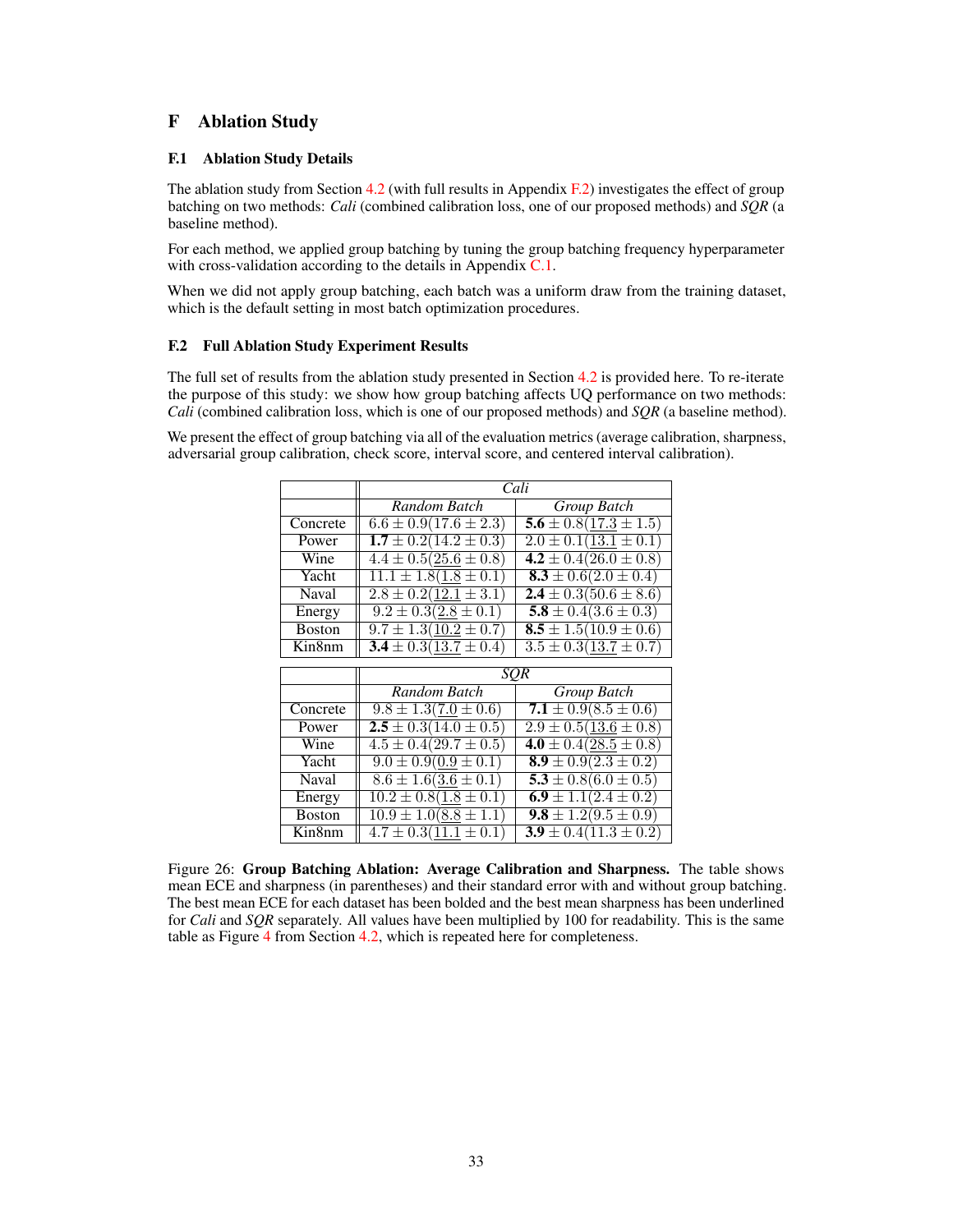

Figure 27: Group Batching Ablation with *Cali* Method: Average Calibration and Sharpness Plot. GB in legend refers to group batching. Group batching tends to improve calibration and worsen sharpness for the *Cali* method.



Figure 28: Group Batching Ablation with *Cali* Method: Adversarial Group Calibration. GB in legend refers to group batching. Group batching tends to improve adversarial group calibration for the *Cali* method.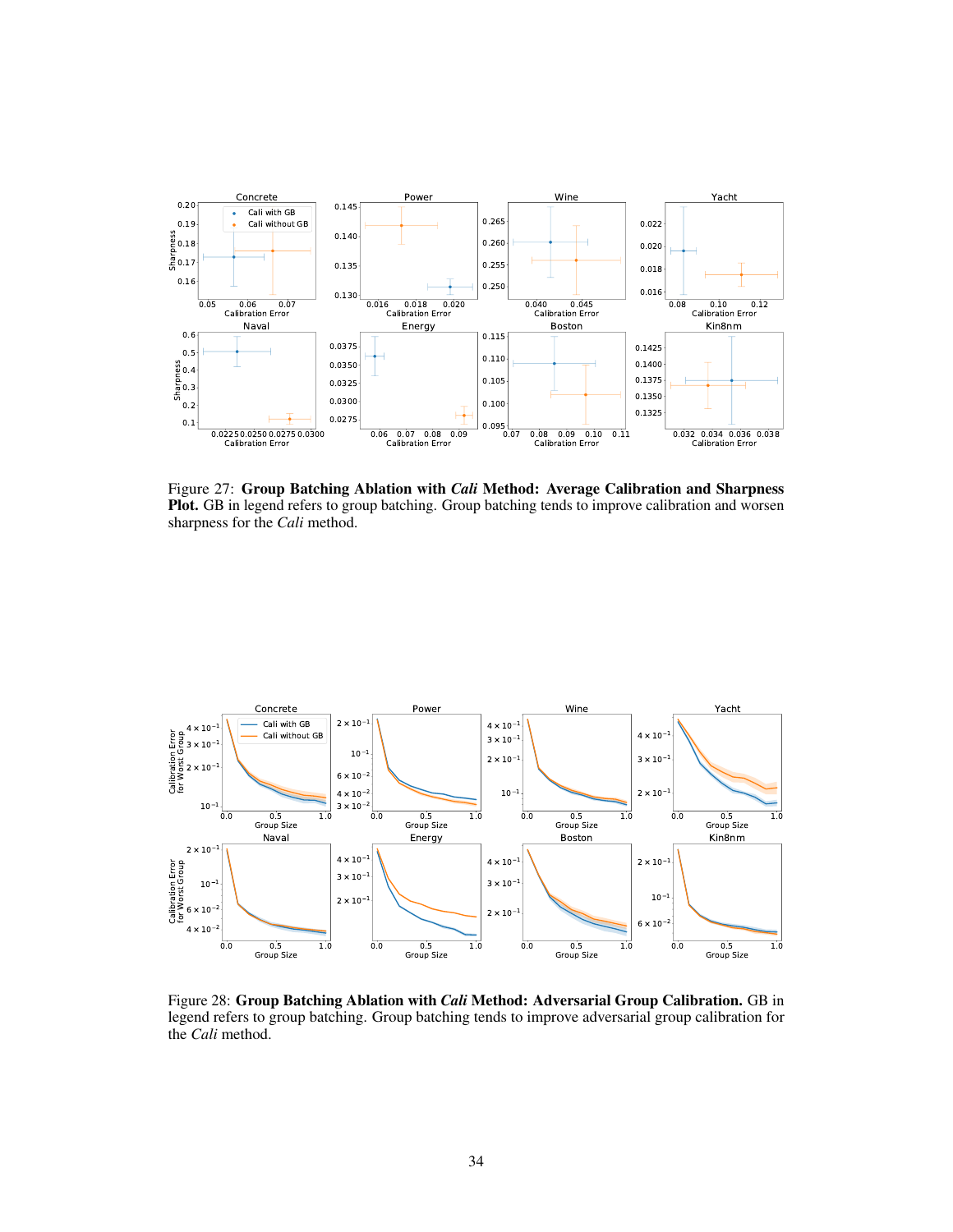

Figure 29: Group Batching Ablation with *SQR* Method: Average Calibration and Sharpness Plot. GB in legend refers to group batching. Group batching tends to improve calibration and worsen sharpness for *SQR* method.



Figure 30: Group Batching Ablation with *SQR* Method: Adversarial Group Calibration. GB in legend refers to group batching. Group batching tends to improve adversarial group calibration for *SQR* method.

|               | Cali                       |                   | <b>SOR</b>                   |                              |
|---------------|----------------------------|-------------------|------------------------------|------------------------------|
|               | Random Batch               | Group Batch       | Random Batch                 | Group Batch                  |
| Concrete      | $0.120 \pm 0.007$          | $0.118 \pm 0.006$ | $0.083 \pm 0.006$            | $\overline{0.077\pm0.004}$   |
| Power         | $0.063 \pm 0.002$          | $0.064 \pm 0.001$ | $0.056 \pm 0.001$            | $0.057 \pm 0.001$            |
| Wine          | $0.209 + 0.007$            | $0.210 \pm 0.008$ | $0.206 \pm 0.008$            | $0.206 \pm 0.008$            |
| Yacht         | $0.018 + 0.002$            | $0.019 \pm 0.004$ | $0.011 \pm 0.002$            | $\overline{0.013} \pm 0.002$ |
| Naval         | $\overline{0.042\pm0.009}$ | $0.159 \pm 0.029$ | $0.007 \pm 0.000$            | $\overline{0.014} \pm 0.001$ |
| Energy        | $0.016 \pm 0.000$          | $0.017 \pm 0.002$ | $\overline{0.013} \pm 0.000$ | $0.013 \pm 0.001$            |
| <b>Boston</b> | $0.100 \pm 0.013$          | $0.103 \pm 0.013$ | $0.091 \pm 0.007$            | $0.089 \pm 0.008$            |
| Kin8nm        | $0.094 + 0.002$            | $0.096 \pm 0.005$ | $0.079 \pm 0.001$            | $0.077 \pm 0.000$            |

Figure 31: Group Batching Ablation: Check Score. This table shows mean test check score and their standard error with and without group batching for both *Cali* and *SQR*. The best mean for each dataset has been bolded for *Cali* and *SQR* separately. While the general pattern is that group batching worsens the check score, this is expected because group batching tends to worsen sharpness and the check score favors sharpness (Proposition 1 in main paper). Still, the change in the mean of the check score tends to be insignificant when considering the standard errors (except for Naval dataset).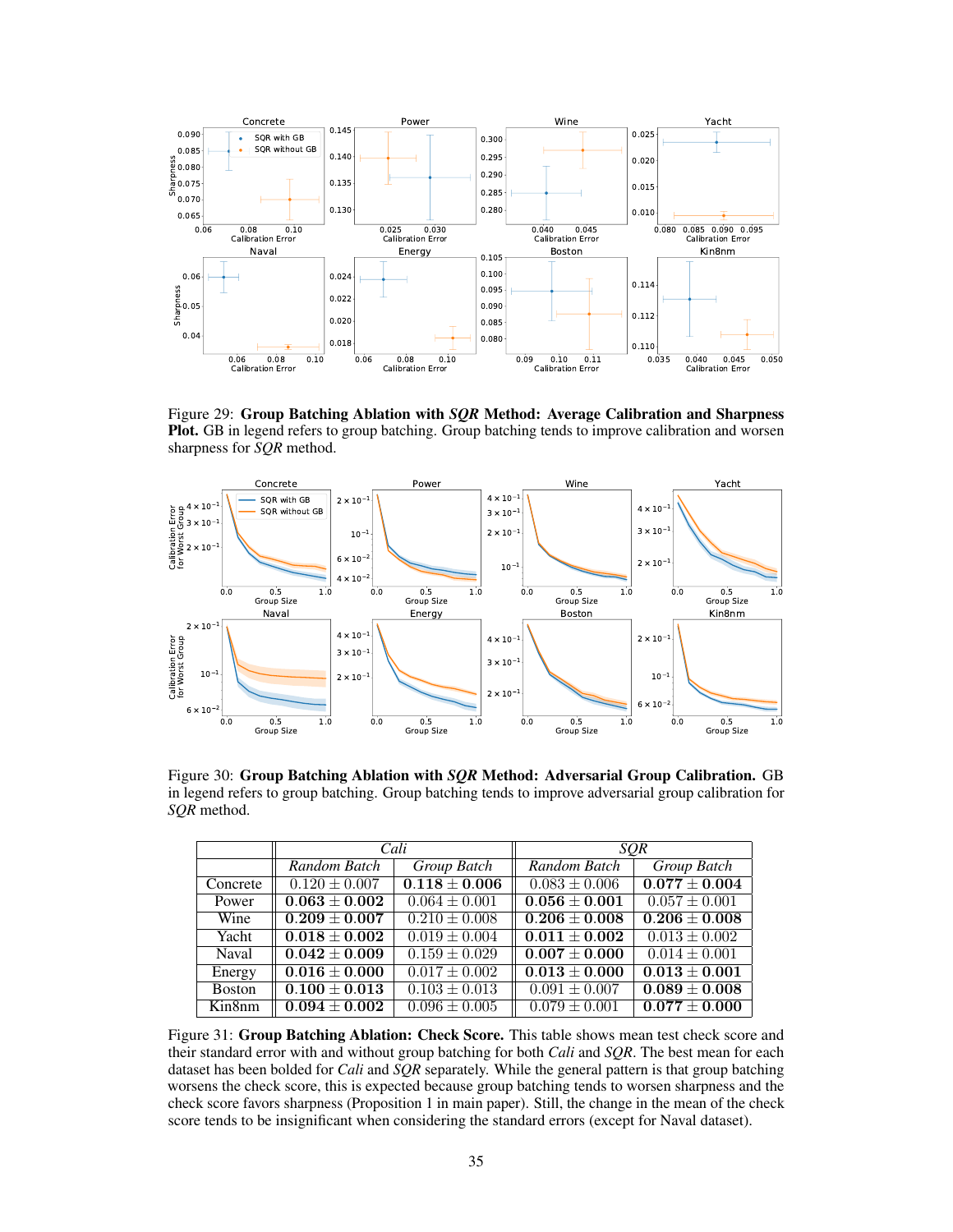|               | Cali                        |                   | <b>SOR</b>                 |                              |
|---------------|-----------------------------|-------------------|----------------------------|------------------------------|
|               | Random Batch                | Group Batch       | Random Batch               | Group Batch                  |
| Concrete      | $1.498 \pm 0.083$           | $1.465 \pm 0.086$ | $1.254 + 0.120$            | $1.079 + 0.066$              |
| Power         | $\overline{0.667\pm 0.025}$ | $0.699 \pm 0.019$ | $\overline{0.603\pm0.016}$ | $\overline{0.615 \pm 0.014}$ |
| Wine          | $2.495 + 0.130$             | $2.498 \pm 0.135$ | $2.325 + 0.107$            | $2.362 + 0.117$              |
| Yacht         | $0.276 \pm 0.040$           | $0.298 \pm 0.063$ | $0.177 \pm 0.033$          | $0.164 \pm 0.029$            |
| Naval         | $0.479 \pm 0.098$           | $1.560 \pm 0.268$ | $0.069 \pm 0.003$          | $0.144 \pm 0.014$            |
| Energy        | $0.218 \pm 0.009$           | $0.204 \pm 0.018$ | $0.191 \pm 0.006$          | $0.172 \pm 0.012$            |
| <b>Boston</b> | $1.437 + 0.255$             | $1.449 \pm 0.259$ | $1.284 \pm 0.151$          | $\overline{1.217 + 0.152}$   |
| Kin8nm        | $1.102 + 0.031$             | $1.121 \pm 0.072$ | $0.914 \pm 0.016$          | $0.871 + 0.011$              |

Figure 32: Group Batching Ablation: Interval Score. This table shows mean test interval score and their standard error with and without group batching for both *Cali* and *SQR*. The best mean for each dataset has been bolded for *Cali* and *SQR* separately. The general pattern is that the interval score worsens for *Cali* and improves for *SQR*. However, the change tends to be insignificant when considering the standard errors (except for Naval dataset).

|               | Cali                         |                              | SQR                          |                              |
|---------------|------------------------------|------------------------------|------------------------------|------------------------------|
|               | Random Batch                 | Group Batch                  | Random Batch                 | Group Batch                  |
| Concrete      | $0.102 \pm 0.014$            | $0.096 \pm 0.013$            | $0.188 \pm 0.029$            | $\overline{0.127 \pm 0.014}$ |
| Power         | $0.033 \pm 0.003$            | $0.037 \pm 0.002$            | $0.040 \pm 0.008$            | $0.047 \pm 0.006$            |
| Wine          | $0.072 \pm 0.007$            | $0.065 \pm 0.007$            | $0.057 \pm 0.005$            | $0.055 \pm 0.005$            |
| Yacht         | $0.139 \pm 0.018$            | $0.129 + 0.016$              | $0.128 + 0.027$              | $0.119 + 0.020$              |
| Naval         | $0.048 \pm 0.006$            | $0.034 + 0.002$              | $\overline{0.114} \pm 0.032$ | $0.066 \pm 0.009$            |
| Energy        | $0.146 \pm 0.013$            | $\overline{0.090} \pm 0.011$ | $0.171 \pm 0.018$            | $0.104 \pm 0.020$            |
| <b>Boston</b> | $\overline{0.142 \pm 0.032}$ | $\overline{0.138\pm0.028}$   | $\overline{0.195 \pm 0.021}$ | $0.173 + 0.027$              |
| Kin8nm        | $0.061 + 0.004$              | $0.067 \pm 0.005$            | $0.079 \pm 0.003$            | $\overline{0.069} \pm 0.009$ |

Figure 33: Group Batching Ablation: Centered Interval Calibration. This table shows mean test centered interval calibration (measured by ECE for centered intervals) score and their standard error with and without group batching for both *Cali* and *SQR*. The best mean for each dataset has been bolded for *Cali* and *SQR* separately. The general pattern is that group batching improves centered interval calibration for both *Cali* and *SQR*. While the change tends to be insignificant when considering the standard errors, the improvement is significant in numerous cases (e.g. Naval and Energy for both methods, Concrete with *SQR*).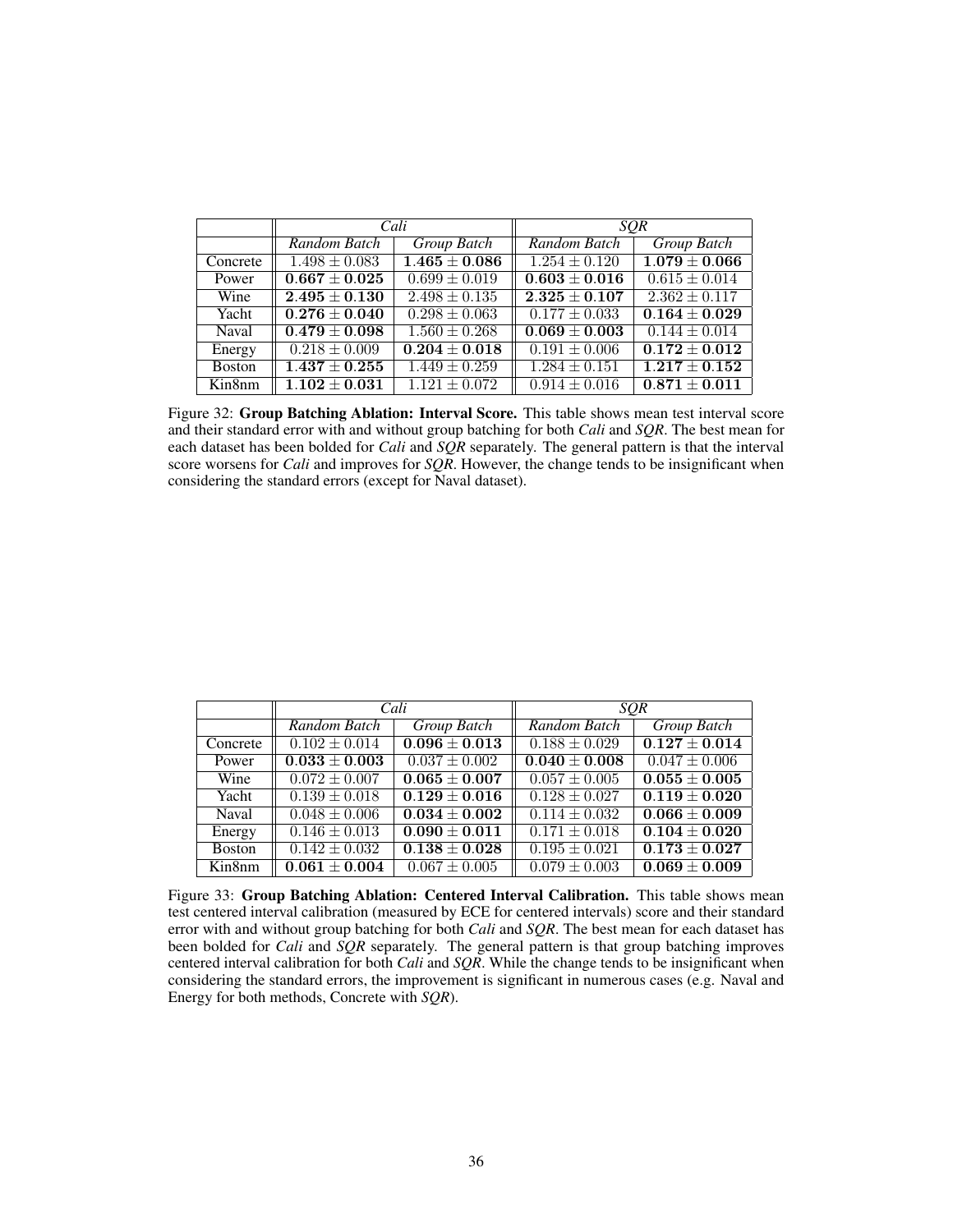# G Considerations for Epistemic Uncertainty

#### G.1 Sources for Epistemic Uncertainty

The primary focus of this paper is on learning a quantile model. For any single setting of the parameters of the quantile model, the model outputs the current best estimate of the *true underlying distribution* of the dataset. Following the notation laid out in Section 2, the learned quantile model  $\hat{\mathbb{Q}}$ is a best approximation to Q, the quantile function of the true distribution.

Meanwhile, epistemic uncertainty refers to the uncertainty *in making the distributional prediction,*  $\hat{Q}$ . Pearce et al. [49] provides one method of decomposing the sources of epistemic uncertainty in a regression setting:

- *Model misspecification:*  $\hat{\mathbb{Q}}$  may lack the flexibility to accurately model  $\mathbb{Q}$ , leading to systematic bias.
- *Data uncertainty:*  $\hat{\mathbb{Q}}$  may not be estimated using a representative sample  $\{x_i, y_i\}$  from the assumed underlying distribution.
- *Parameter uncertainty:*  $\dot{Q}$  may not be estimated using a large enough quantity of samples, leading to uncertainty about the estimated quantity.

Pearce et al. [49] has argued that, given the rich class of function approximators at hand today (NN, deep trees, ensembles), model misspecification can be ignored, which we believe is reasonable. In modeling the remaining sources of uncertainties in  $\hat{\mathbb{Q}}$ , we can incorporate common standard methods to quantify epistemic uncertainty, including boostrapping the data, creating an ensemble of estimates for  $\hat{\mathbb{Q}}$  with random parameter initializations, or fitting a residual process [38]. Here, we describe one combination of these methods: an ensemble of estimates of the learned quantile function  $\{\hat{\mathbb{Q}}^{(1)}, \hat{\mathbb{Q}}^{(2)}, ...\}$  each trained with random initialization (to address parameter uncertainty), on a bootstrapped sample of the training data (to address data uncertainty). The uncertainty over this set of models is the epistemic uncertainty.

#### <span id="page-22-0"></span>G.2 Expressing and Utilizing Epistemic Uncertainty

Once we decide on methods to quantify the epistemic uncertainty, the next question is *how to express the epistemic uncertainty*, especially when combining it with the current prediction of the aleatoric uncertainty. This is still an open research question, especially in the regression setting, and methods of combining aleatoric with epistemic uncertainty will differ for how the uncertainty is represented (e.g. density estimates, quantiles, prediction intervals).

One method of combination is to consider the utility of quantifying epistemic uncertainty. Intuitively, for a given input, if we have high epistemic uncertainty, the combined uncertainty should be higher (i.e. less confident prediction), and vice versa. If we consider a single quantile, it is unclear whether lower confidence (due to epistemic uncertainty) would equate to a lower or higher quantile estimate. However, if we consider constructing a centered prediction interval for total uncertainty, it is straightforward to see that lower confidence should widen the interval, by raising the upper bound (quantile level above 0.5) and lowering the lower bound (quantile level below 0.5). This conservative upper and lower bound can be constructed with the bootstrap distribution of each quantile according to each ensemble member prediction. This is also the method utilized in Pearce et al. [49].

Suppose we have an ensemble of M quantile models:  $\{\hat{\mathbb{Q}}^{(1)}, \hat{\mathbb{Q}}^{(2)}, \dots, \hat{\mathbb{Q}}^{(M)}\}$ . For any test point  $x^*$ and test coverage level  $(1 - \alpha^*)$ , the total uncertainty represented by a centered prediction interval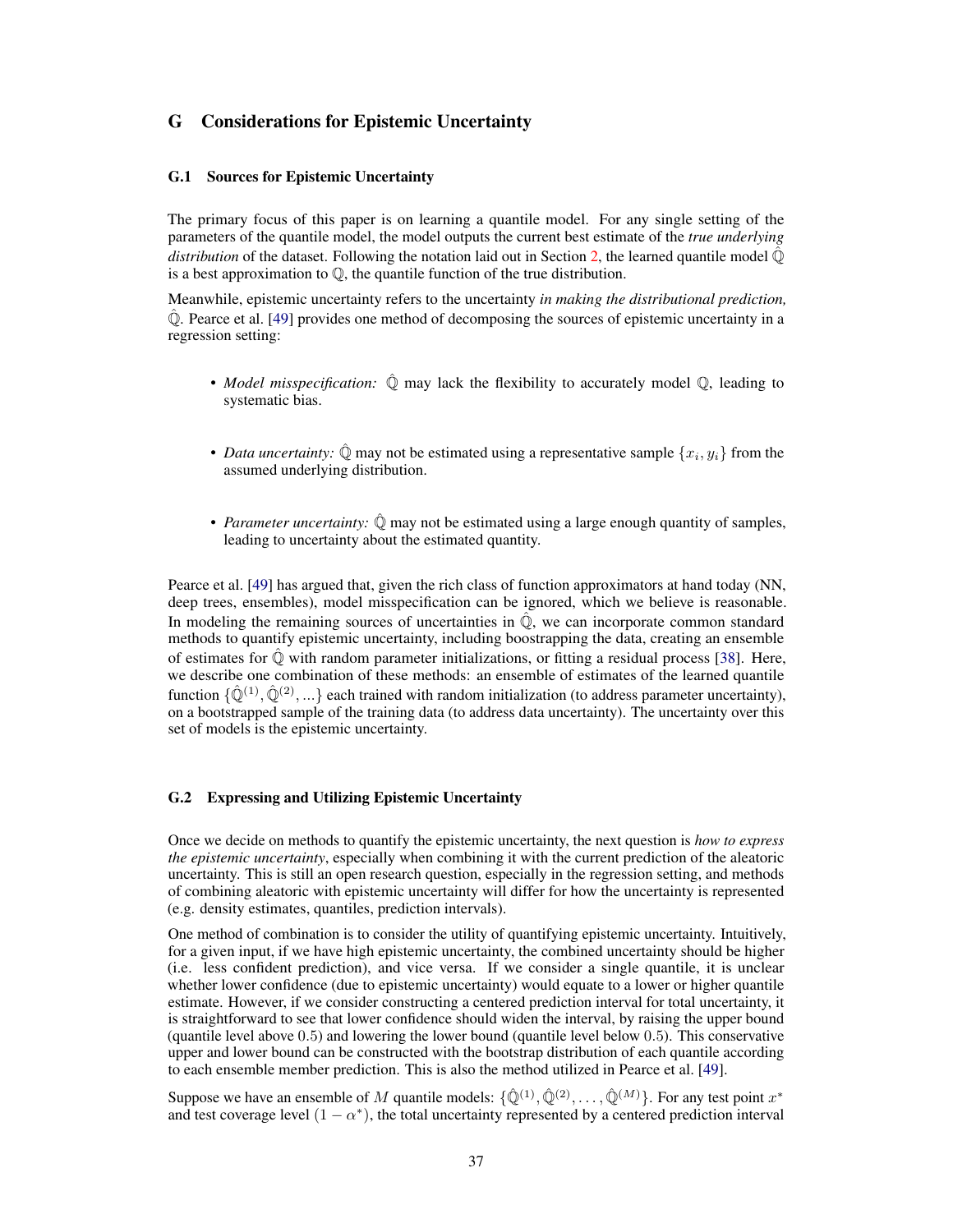with upper bound  $\hat{u}$  and lower bound  $\hat{l}$  is constructed as:

$$
\hat{l} = \bar{\mu}(x^*, \alpha^*/2) - z \frac{s(x^*, \alpha^*/2)}{\sqrt{M}}
$$
\n
$$
\hat{u} = \bar{\mu}(x^*, 1 - \alpha^*/2) + z \frac{s(x^*, 1 - \alpha^*/2)}{\sqrt{M}}
$$
\n
$$
\bar{\mu}(x^*, p^*) = \frac{1}{M} \sum_{i=1}^{M} \hat{\mathbb{Q}}_{p^*}^{(i)}(x^*)
$$
\n
$$
s(x^*, p^*) = \sqrt{\frac{1}{M-1} \sum_{i=1}^{M} (\hat{\mathbb{Q}}_{p^*}^{(i)}(x^*) - \bar{\mu}(x^*, p^*))^2}
$$

and  $z$  is the chosen critical value (e.g. 1.96 for a conservative bound that takes the 95% confidence interval of the bootstrap distribution). In words, the construction of  $\hat{u}$ ,  $\hat{l}$  equates to constructing a conservative prediction interval that depends on how dispersed or concentrated each ensemble member's predictions are.

### <span id="page-23-0"></span>G.3 Metrics for Total Uncertainty Evaluation

After choosing a method to express epistemic uncertainty and combining it with aleatoric uncertainty for a prediction of total uncertainty, next comes the question of *how to evaluate the combined uncertainty*.

The critical point here is that the calibration, sharpness and proper scoring rule metrics we have discussed thus far *are not applicable here*. This is because these metric only judge how close the prediction is to the true underlying distribution. In fact, ECE (a measure of average calibration) can be shown to be identical to the Wasserstein distance between distributions under the L1 distance metric [65]. In a hypothetical setting where we have very few datapoints and hence very high epistemic uncertainty throughout the whole data support, if one distributional prediction was extremely lucky and predicted a distribution that adheres exactly to the true underlying distribution, the aforementioned metrics will consider this prediction a perfect prediction – however, a lucky guess is not at all a useful UQ, and to a practitioner, a less confident prediction (by quantifying high epistemic uncertainty) is much more useful, rather than a very confident prediction that can be correct if it is lucky, but confidently very incorrect otherwise.

We also emphasize here that, while standard evaluation experiments and metrics exist for the *classification* setting (e.g. by training an image classifier on the MNIST dataset and testing on the Non-MNIST dataset to assess the entropy of the predicted class probabilities or the output of a trained out-of-distribution detector), there does not exists standard experiments and metrics to evaluate epistemic uncertainty in the *regression setting*.

Therefore, we propose one evaluation metric to assess combined total uncertainty, which is *sharpness subject to sufficient coverage* and we will refer to this metric as "epistemic coverage". Epistemic coverage measures average calibration of a centered prediction interval, but the difference in observed probabilities from expected probabilities is penalized only when the observed probability is less than the expected probability (i.e. do not penalize the prediction if the observed probability is higher than the expected probability), and if this sufficient coverage condition is met, then we evaluate sharpness.

By this metric, only over-confidence is penalized and under-confidence is considered acceptable. However, since infinitely wide prediction intervals are also not useful, we also consider sharpness after sufficient coverage is met.

#### G.4 Demonstrating Effect of Bootstrap Ensembling and the Epistemic Coverage Metric

We design an "epistemic experiment" to show the effect of incorporating epistemic uncertainty via bootstrapped ensembles. In this experiment, we swap the train and test sets, such that the training set is much smaller than the test set (roughly  $\frac{1}{7}$  of test set size), hence, the model should have very high epistemic uncertainty in making predictions on the test set. It is expected that by not incorporating epistemic uncertainty in such a setting, the model will produce *overconfident* predictions that are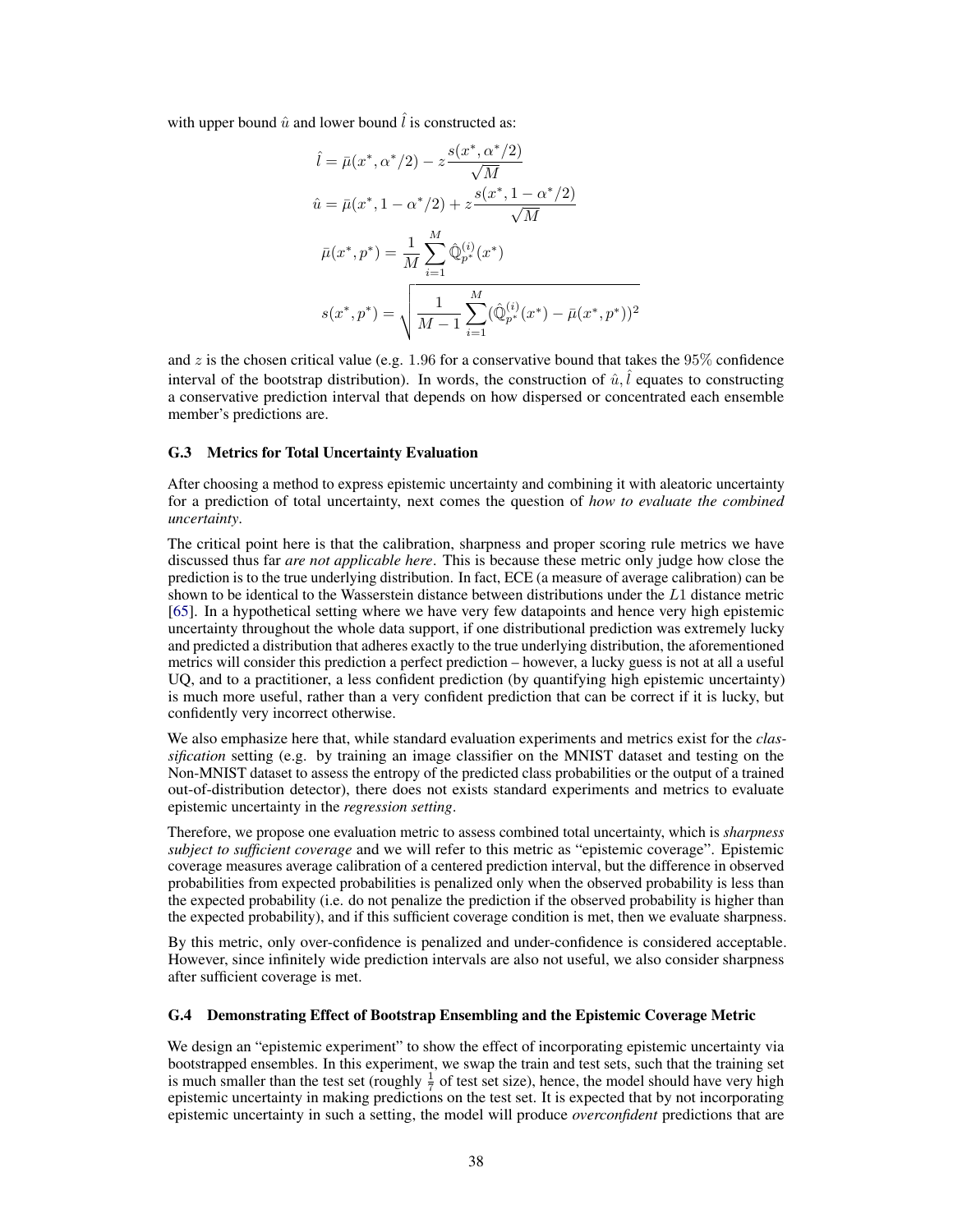*too sharp*. This overconfidence will be penalized heavily by the epistemic coverage metric we described above in Appendix [G.3,](#page-23-0) and sharpness should also indicate that the predictions are too tight. Producing conservative distributional predictions via the bootstrapped ensembling technique described above in Appendix  $G<sub>2</sub>$  is expected to mitigate these overconfidence issues by incorporating epistemic uncertainty.

We show the effect on one of our methods, *Interval*, because the same effect can be observed for any of the quantile methods, including the baseline algorithms. The results are shown in Figure [34.](#page-24-0)

When a conservative PI is constructed with the bootstrapped ensemble (labelled *Interval Boot-Ens*), the epistemic coverage error decreases significantly to or near zero, which is expected given that the conservative bounds only work to widen the PI, and the epistemic coverage error only penalizes PI that are not wide enough. The increase in width is also evident in the increase in sharpness with bootstrap ensembling.

Therefore, the ensembling technique does work to incorporate epistemic uncertainty from a practical standpoint by imbuing more underconfidence into the distributional predictions. Still, quantifying and evaluating epistemic uncertainty in a regression setting is an open problem, and we leave for future work developing alternative methods of quantifying epistemic uncertainty in regression.



<span id="page-24-0"></span>Figure 34: Epistemic Experiments on UCI Datasets. We evaluate epistemic coverage in the epistemic experiment setting where the train set is much smaller than the test set. Epistemic coverage only penalizes overconfidence. Sharpness is the average width of the 95% PI.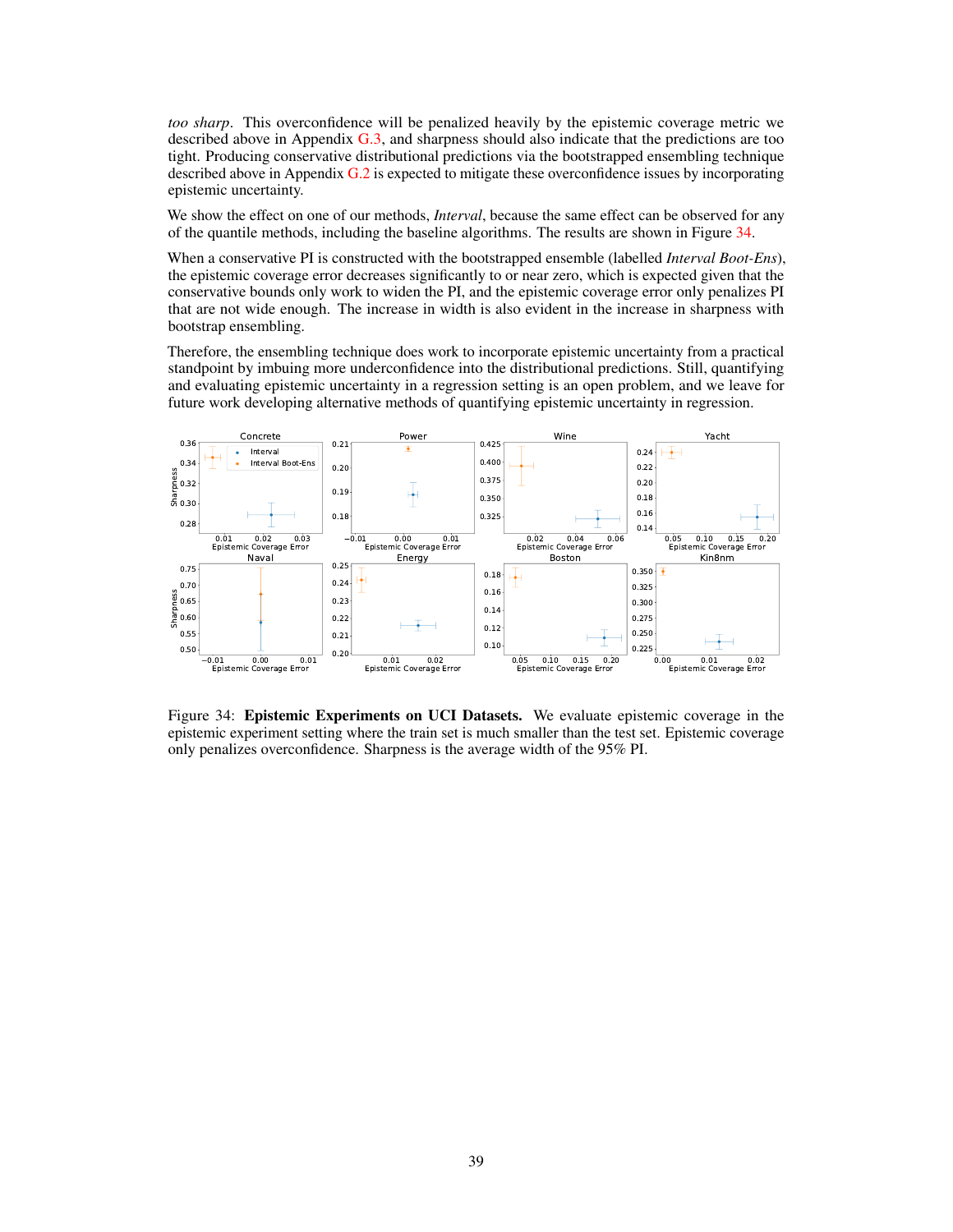# H Additional Discussions

Potential negative social impacts This work proposes methods in uncertainty quantification (UQ), with a focus on the notion of calibration. UQ is a field that is becoming more and more important as many autonomous systems are being deployed in various real-life applications (self-driving cars, security devices, object recognition systems). While we believe the development of robust and accurate methods in UQ will accelerate deployment of autonomous systems and expand real-world use-cases, we also acknowledge the potential disruptive effects such change can have in the relevant industries.

Futher, calibration is a relevant notion in fairness [29]. Though we propose methods to achieve better calibration when making probabilistic forecasts, we note the potential for using such information with ill intent, e.g. to intentionally avoid calibrated (or fair) decisions.

Assets used in this work In implementing our work, we have referenced the implementation of one of the baseline methods (*SQR*), which is publicly available under the Creative Commons Attribution-NonCommercial 4.0 International Public License.

We also state that no data from human subjects were used in this work and thus there is no personal identifying information.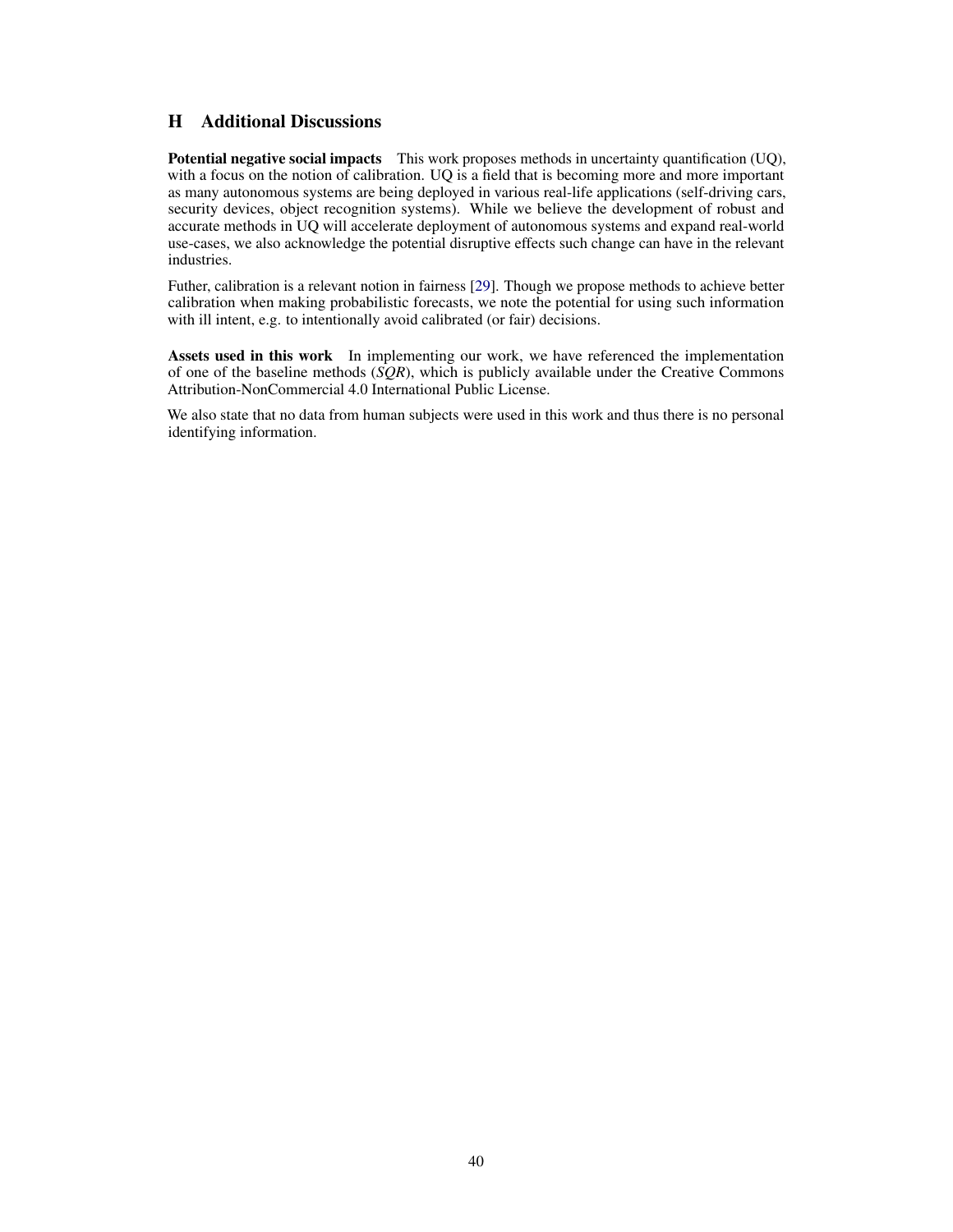# **Checklist**

The checklist follows the references. Please read the checklist guidelines carefully for information on how to answer these questions. For each question, change the default **[TODO]** to [Yes], [No], or [N/A]. You are strongly encouraged to include a **justification to your answer**, either by referencing the appropriate section of your paper or providing a brief inline description. For example:

- Did you include the license to the code and datasets? [Yes] See Section ??.
- Did you include the license to the code and datasets? [No] The code and the data are proprietary.
- Did you include the license to the code and datasets? [N/A]

Please do not modify the questions and only use the provided macros for your answers. Note that the Checklist section does not count towards the page limit. In your paper, please delete this instructions block and only keep the Checklist section heading above along with the questions/answers below.

- 1. For all authors...
	- (a) Do the main claims made in the abstract and introduction accurately reflect the paper's contributions and scope? [Yes] See summary of contributions in the introduction (Section 1).
	- (b) Did you describe the limitations of your work? [Yes] See first paragraph in Section 3.2, see last paragraph in Section 5.
	- (c) Did you discuss any potential negative societal impacts of your work? [Yes] We discuss potential negative impacts of our work in the Appendix.
	- (d) Have you read the ethics review guidelines and ensured that your paper conforms to them? [Yes] We have made sure our work conforms to the ethics review guidelines.
- 2. If you are including theoretical results...
	- (a) Did you state the full set of assumptions of all theoretical results? [Yes] All Theorem and Proposition statements (Sections 2.2, 3.1, 3.2) state the full set of assumptions.
	- (b) Did you include complete proofs of all theoretical results? [Yes] Appendix has proofs for all theoretical statements.
- 3. If you ran experiments...
	- (a) Did you include the code, data, and instructions needed to reproduce the main experimental results (either in the supplemental material or as a URL)? [Yes] Code and its instructions are included in supplemental materials.
	- (b) Did you specify all the training details (e.g., data splits, hyperparameters, how they were chosen)? [Yes] Full details of experimental setup are included in Appendix.
	- (c) Did you report error bars (e.g., with respect to the random seed after running experiments multiple times)? [Yes] All experiments have been repeated with 5 random seeds, and all error bars are reported in Section 4 and the Appendix.
	- (d) Did you include the total amount of compute and the type of resources used (e.g., type of GPUs, internal cluster, or cloud provider)? [Yes] We discuss experimental setup and compute resources in the Appendix.
- 4. If you are using existing assets (e.g., code, data, models) or curating/releasing new assets...
	- (a) If your work uses existing assets, did you cite the creators? [Yes] We cite the source of the nuclear fusion dataset in Section 4.1, we cite code used in the Appendix.
	- (b) Did you mention the license of the assets? [Yes] We mention license of assets in the Appendix.
	- (c) Did you include any new assets either in the supplemental material or as a URL? [No] No new assets are included in the supplemental materials or as a URL.
	- (d) Did you discuss whether and how consent was obtained from people whose data you're using/curating? [Yes] We mention data usage consent in the Appendix.
	- (e) Did you discuss whether the data you are using/curating contains personally identifiable information or offensive content? [Yes] We discuss in the Appendix how the data contains no PII.